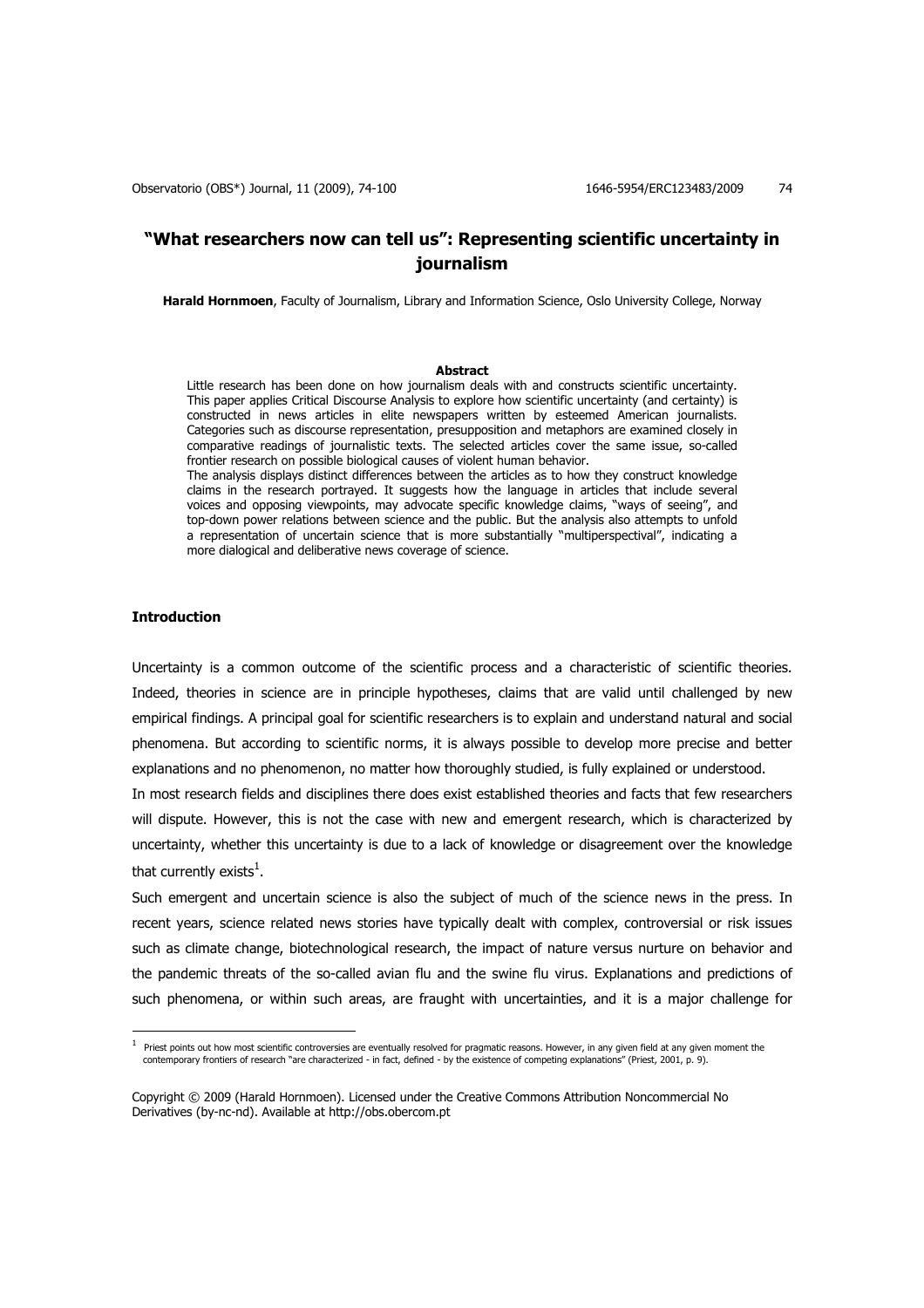scientists to manage these. In a different context, dealing with scientific uncertainty is also a challenge for journalists who communicate to the public about science and its contributions to understanding complex systems or problems in nature or in society.

However, little research has been done on how journalists deal with and construct scientific uncertainty in the press. A major initiative to improve our understanding of these matters was the volume Communicating Uncertainty (Friedman et.al., 1999), a collection of articles looking at issues of scientific uncertainty and its media coverage from the multiple perspectives of communication scholars, science journalists and scientists. But although a goal of the book is to examine how journalists interpret and construct scientific uncertainty, only some of the contributions testify to being written partly on the basis of research into journalistic coverage of science (notably Friedman, Priest, Dunwoody, Stocking, Zehr, all 1999).

Stocking's contribution is in fact marked by how it stresses the need for research into this area. She claims that we are "swimming in uncertainty and downright ignorance when it comes to the questions at hand how journalists deal with uncertainty (...) and what factors account for the observed patterns (...)" (Stocking, 1999, p. 35). She does, however, give an overview of some of the "speculations" with respect to journalists' accounts of uncertainties in science. A small, disparate group of studies touch upon this question in investigations of media content. Stocking identifies two trends in the understanding of how journalists deal with uncertainty. Most studies (e.g. Weiss and Singer, 1988; Fahnestock, 1993) suggest that journalists make scientific claims appear more certain than scientific experts consider them to be. These studies may for instance note that journalistic representations of science tend to contain fewer caveats than scientific accounts. But a few studies (e.g. Dearing, 1995) also suggest that journalists sometimes make scientific claims appear more uncertain than most scientists believe them to be. When covering controversial science, journalists may pit scientist against scientist without mentioning to what degree their views are accepted within the scientific community. Thus, some scientific theories may emerge as credible and authoritative although only a minority of scientists consider them to be trustworthy. The result is that an area of research appears as more controversial and uncertain than most scientists believe it to be.

Most of these studies are conducted within a "dominant view of popularisation" (Hilgartner, 1990) where mediated science is seen as a distorted and biased representation of originally 'genuine', objective and accurate scientific knowledge. Such studies tend to take scientific uncertainty for granted as something inherent in nature, uninfluenced by social factors. There is indeed a need for studies that do not come from an objectivist theoretical tradition, but rather are situated within a social constructivist framework, exploring how claims about uncertainty are subject to social processes.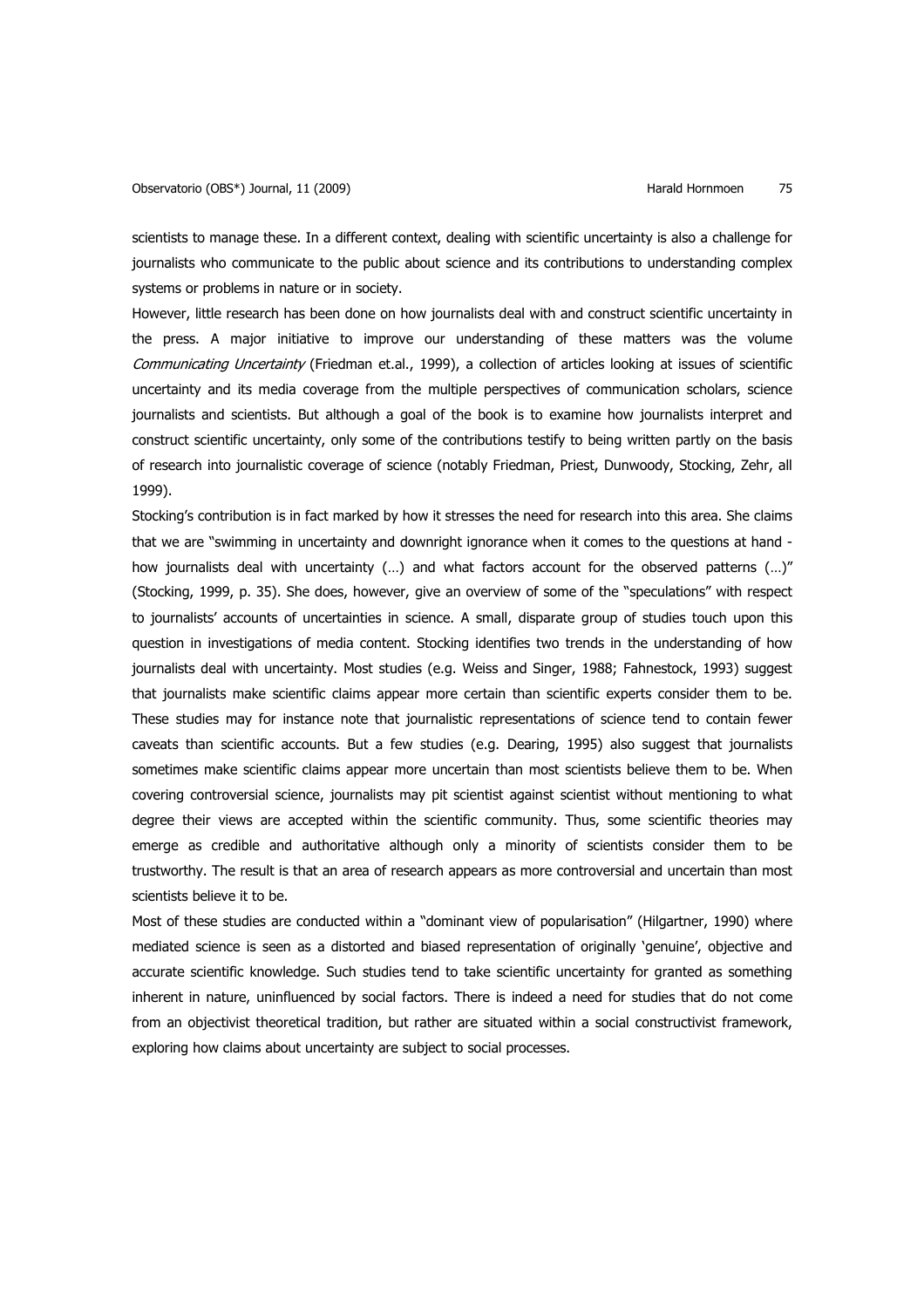Such investigations could emphasize how different actors use language to construct uncertainty or certainty in different contexts, depending on what they wish to achieve. Some scholarly attention has been paid to how claims about uncertainty may be used by scientists (e.g. Myers, 1990, Stocking & Holstein, 1993, Shackley & Wynne, 1996; Zehr, 1994). For instance, researchers can manage their own uncertainty by constructing uncertainty about opponents' claims to try to raise their own credibility. In this way, scientists may use uncertainty claims as a rhetorical device to persuade others or to organize some state of knowledge. In public settings scientists may also identify some point at which uncertainties will be eliminated (a kind of rhetoric that may appeal to potential sponsors of research): Although there is uncertainty now, scientific certainty will be achieved in the future.

In my analysis, I will draw on these studies' understanding of how uncertainty claims do not simply represent some underlying reality or "objective knowledge", but are socially constructed claims that are subject to social interpretation and negotiation.

Whilst the aforementioned studies suggest that scientific uncertainty is a salient part of science in public, we do need more research on rhetorical strategies or language use in journalistic accounts of scientific uncertainty. As Stocking (1999, p. 39) points out, much work is needed before we can describe with any confidence how journalists deal with and construct uncertainty in science.

### **Theoretical frame, analytical approach**

The objective of this paper is to explore how scientific uncertainty (and also certainty) is constructed in journalistic texts. I assume that some of the analytical categories suggested within Critical Discourse Analysis (CDA as practiced by Fairclough 1992, 1995a, 1995b, 2001), offer a fertile approach in this respect. CDA may be seen as an "analysis of how texts work within sociocultural space" (Fairclough, 1995b, p. 7). It is critical in the sense that it explores how "ways of seeing" and power relations are constructed, reproduced and maintained in texts. Critical discourse analysis of journalism will try to understand how journalistic texts contribute to maintaining or changing institutional norms and practices. When studying science journalism, some key questions will be: How do texts in science journalism create meaning? Which ideologies and power relations do the texts reflect (for instance between scientist sources, journalists and the audience)?

Ideally, CDA describes, interprets and explains different dimensions of discourse such as texts, discourse practice, sociocultural practice - and the relationship between them. Within the confines of this article I must limit the scope of the analysis. In order to examine closely how language may be used in journalism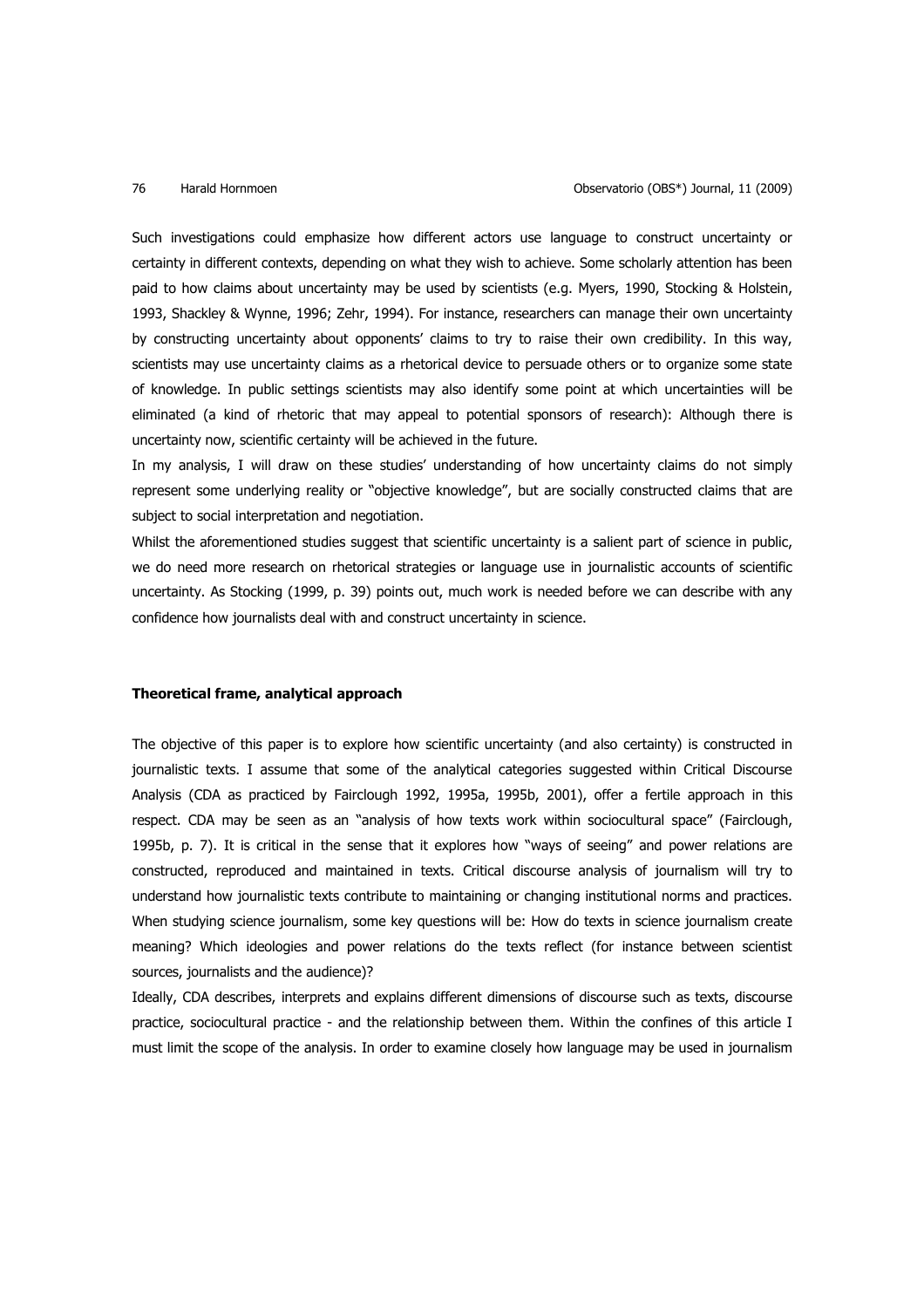to represent and construct scientific uncertainty, I will concentrate on a few, carefully selected articles. In a comparative analysis of how three esteemed American journalists represent the same area of research at about the same time and in the same journalistic genre, the focus is on clarifying and exemplifying how meaning is constructed in journalistic texts about science that involves uncertainty and controversy. In this way I also wish to consider the applicability of some analytical concepts and categories in CDA to the understanding of how journalists represent and construct scientific uncertainty.

In discourse analysis that emphasizes close readings, there is a risk of excessive interpretations and generalizations of features on the basis of the few texts chosen. I do not think one can completely avoid this. As Fairclough remarks, one is inevitably interpreting all the time as an analyst, and: "there is no phase of analysis which is pure description" (Fairclough, 1992, p.199). Accordingly, I acknowledge subjectivity in my analysis. However, although a text may be interpreted in different ways, there are limitations to its meaning potential. In CDA, there are requirements that the analyst argues for the acceptability of his interpretations. One way of doing this, is by being explicit about one's analytical categories and procedure, and this is an objective of my analysis. At the same time, I emphasize that my analysis should be seen as exploratory and not as striving for representativity as content analysis may do.

### **The case**

l

The analysis focuses on news articles written by three American journalists, Ronald Kotulak, Deborah Blum and Sheryl Stolberg. They are highly regarded; all of them have for instance won the prestigious Pulitzer Prize. Ronald Kotulak received the price in the category "explanatory journalism" in 1994, among other things for the series "Roots of violence", which included the analyzed article. Deborah Blum won the Pulitzer Prize in the category "beat reporting" in 1992 for a series on the use of primates in research. As a part of a team in *Los Angeles Times*, Sheryl Stolberg won the Pulitzer Prize in the category "spot news reporting" in 1995. The selected articles (Blum, 1995; Kotulak, 1993; Stolberg, 1993) are about the same issue, so-called frontier research on possible biological causes of violent human behavior. This multidisciplinary research field is an object of controversy and marked by scientific uncertainty (Blum,  $1999)^2$ .

<sup>2</sup> Research into what has been called "the biology of behavior" and more specifically "the biology of violence" is claimed to be to be in rapid development in the period the analyzed articles were written (the 1990's), creating a new understanding of the interplay between brain chemicals and environmental factors in the development of human behavior (see Niehoff,1999). But the research is also controversial and criticized for reductionism and "biological determinism". Nelkin and Lindee epitomize the critical stance towards "biologism" in the 1990's, in their exposition of genetic essentialism, The DNA Mystique (Nelkin and Lindee, 1995). In their perspective, scientific fields are seen as reflecting priorities and dominant assumptions in the societies they are a part of. Nelkin and<br>Lindee point to how an interest in genetic perspectives - w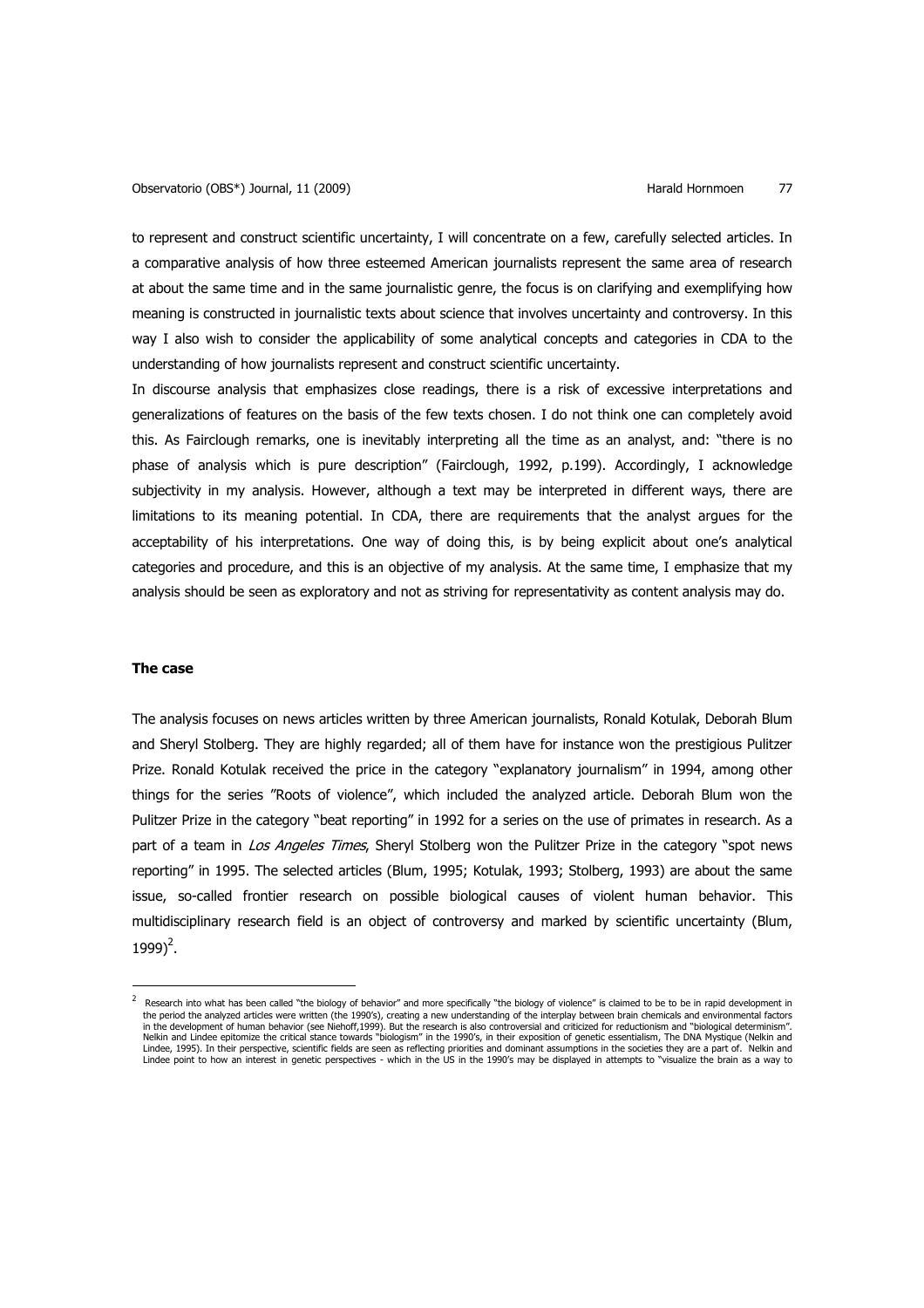$\overline{a}$ 

The journalistic articles have a comparable format and may be considered as belonging to the same genre. All of them are long news articles. Such articles have a function of reporting information truthfully. To achieve this, journalists ideally try to get different perspectives on a news event or an issue (Waugh, 1995). Elements of *feature* writing, with narratives and other 'literary' components, are also discernible in the articles, as well as an *explanatory* purpose in the way that all three texts present key research questions so that they may be elaborated upon in the stories.

The articles are chosen bearing in mind that certain common traits should characterize the context they appear in. All are from elite newspapers - Chicago Tribune, Los Angeles Times and Sacramento Bee - with enough resources to let their specialist journalists work for a long time with their material and present their issue extensively. Since the three writers are distinguished specialist reporters, this also gives rise to a certain expectation as to what the analysis will show. Hornmoen's (2003) analysis of the handbook A Field Guide for Science Writers (Blum & Knudson, 1997), indicates how a "critical" role conception becomes more pronounced among American science journalists in the 1990's compared to what had been the dominant view since science journalism emerged as a profession in the 1930's. In the handbook, writers who give advice on how to cover uncertain and controversial scientific areas, propose a critical journalism that includes different perspectives on the topics. Considering the topic of the articles in the following analysis, as well as the period they were written (1993-1995) and the background of their writers (two of them give advice in the aforementioned handbook), one may expect "multiperspectival" articles that present different views on the research and generally draw a picture of scientific activity as a continuous process where theories are modified, rather than science as a road to assured findings and clear-cut explanations of relationships.

The use of the term "multiperspectival" is in this context inspired by Sharon Dunwoody's claim that when science becomes controversial and marked by different and often duelling viewpoints, this gives journalists the opportunity to "play a major role in constructing popular understanding of the science in question" (Dunwoody, 1999, p. 69). The journalist's power vis-à-vis "the scientific culture" lies "in the ability to select voices" (ibid: p. 69). This is also applies to the coverage of 'new science', when researchers claim that they have new findings or results. A scientist making a priority claim wishes "to control the interpretive ground and infuse press accounts with her version of reality" (ibid: p. 66). However, the claim signals the presence of uncertainty in the research, and that "may drive journalists to seek more voices in

identify the biological basis of criminal tendencies" - reflect the hope of "simple, scientifically based solutions to the complex problem of understanding and managing crime" (1995:165). The simple solutions referred to, are for instance drug treatments in order to regulate biochemical abnormalities, or methods to eliminate "unwanted" genes. When discussing the potential of misusing such research, one frequently points to the historical practice of eugenics, when some researchers recommended sterilization and segregation of 'genetically disposed individuals'. So research on possible biological explanations of violent behavior has been - not least in the US in the 1990's - an object of a larger and heated public debate about how or if such research is marked by (or creates) a certain ideology with unfortunate social consequences.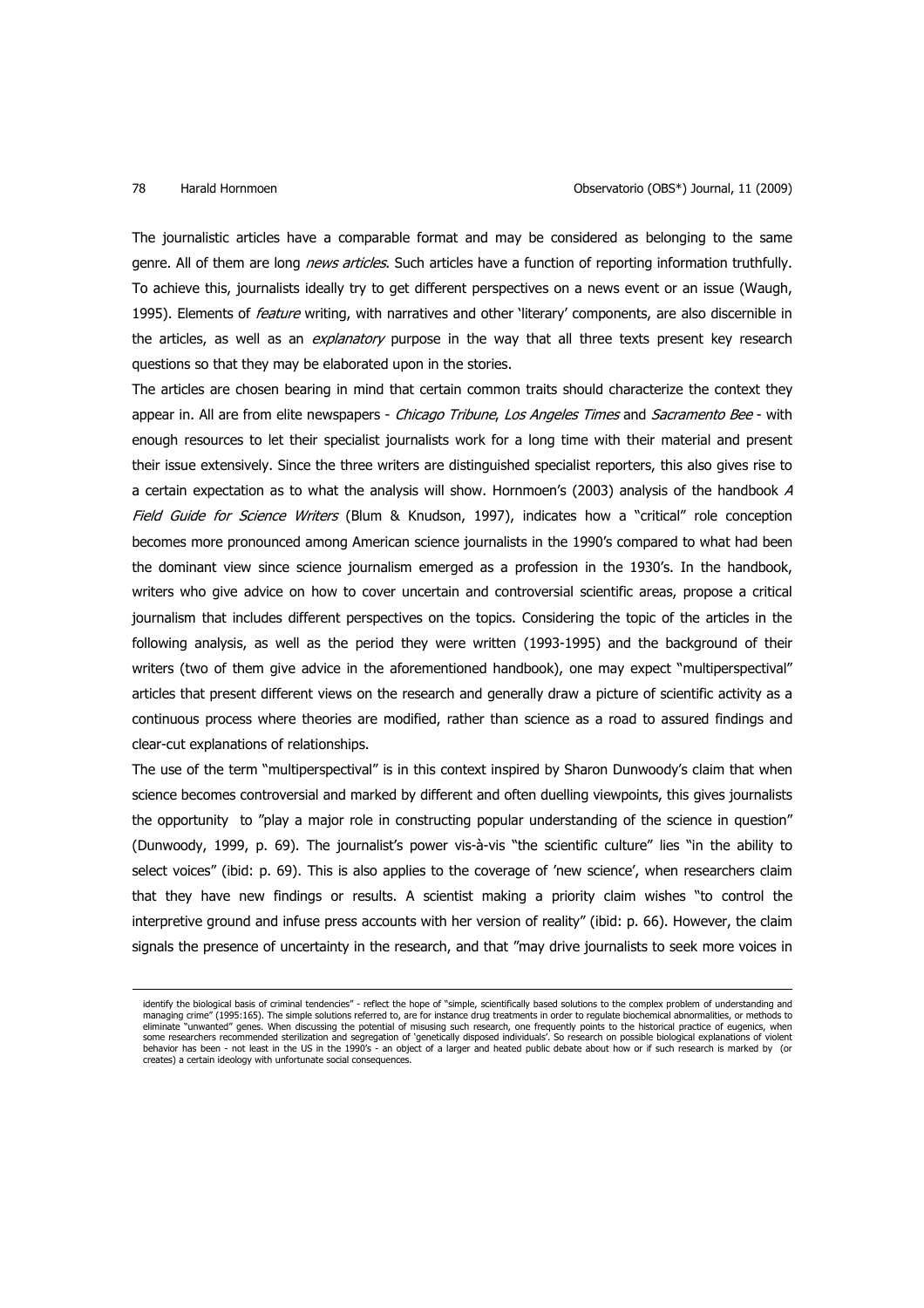their stories (…) trigger a search for credible sources who may react to the claim itself" (ibid: p. 67). The presence of multiple voices in news stories about emergent science indicates for Dunwoody a journalistic control over the meaning of the science covered, over how the science is to be understood in public. As I interpret "multiple voices" or "multiperspectival", these expressions not only refer to a use of various scientist sources who give different interpretations of findings in the research covered and in this way contribute to a nuanced or balanced presentation. "Multiple perspectives" may involve disparate basic understandings of how knowledge is produced and different interpretations and views - including lay opinions - of what social consequences the research covered is assumed to have<sup>3</sup>.

In accordance with Dunwoody, an assumption underlying my analysis is that it is an indication of a journalistic control if the texts include multiple perspectives on the research covered. But assessing to what extent articles are multiperspectival requires a close inspection of *how* different voices and perspectives are incorporated in the texts. A news article about uncertain science that includes several different voices can, on the surface, appear "multiperspectival". However, closer inspection may reveal that the text is primarily transmitting and advancing the "ways of seeing" and the rhetoric of a particular group of researchers. It is not least in this respect CDA offers a critical approach to understanding how scientific uncertainty is dealt with in journalism.

## **Analytical categories**

In the following, I briefly present analytical categories, linguistic levels and questions that I assume are relevant in the analysis of journalistic representation of scientific uncertainty.

### Discourse representation

Distinguishing between different levels of reported speech gives an understanding of which voices and what claims about uncertainty/certainty are legitimized in a text. Journalistic texts are normally a mixture of direct and indirect speech and the journalist's report. The latter refers to those parts of a journalistic text that are presented directly by the journalist and not attributed to other text participants. Reports are rarely "neutral" with respect to the various voices they represent. Some voices are legitimized by being taken up in the journalist's report. Thus, questions in my analysis are: How are different voices l

 $3$  The term "multiperspectival news" was introduced by Herbert Gans (1980). Compared to a traditional understanding of objectivity as a balancing of views, the term expresses a more radical ideal of including various basic perspectives - including non-expert perspectives - in news articles. In this way,<br>multiperspectival news could become the bottoms-up corrective for the mos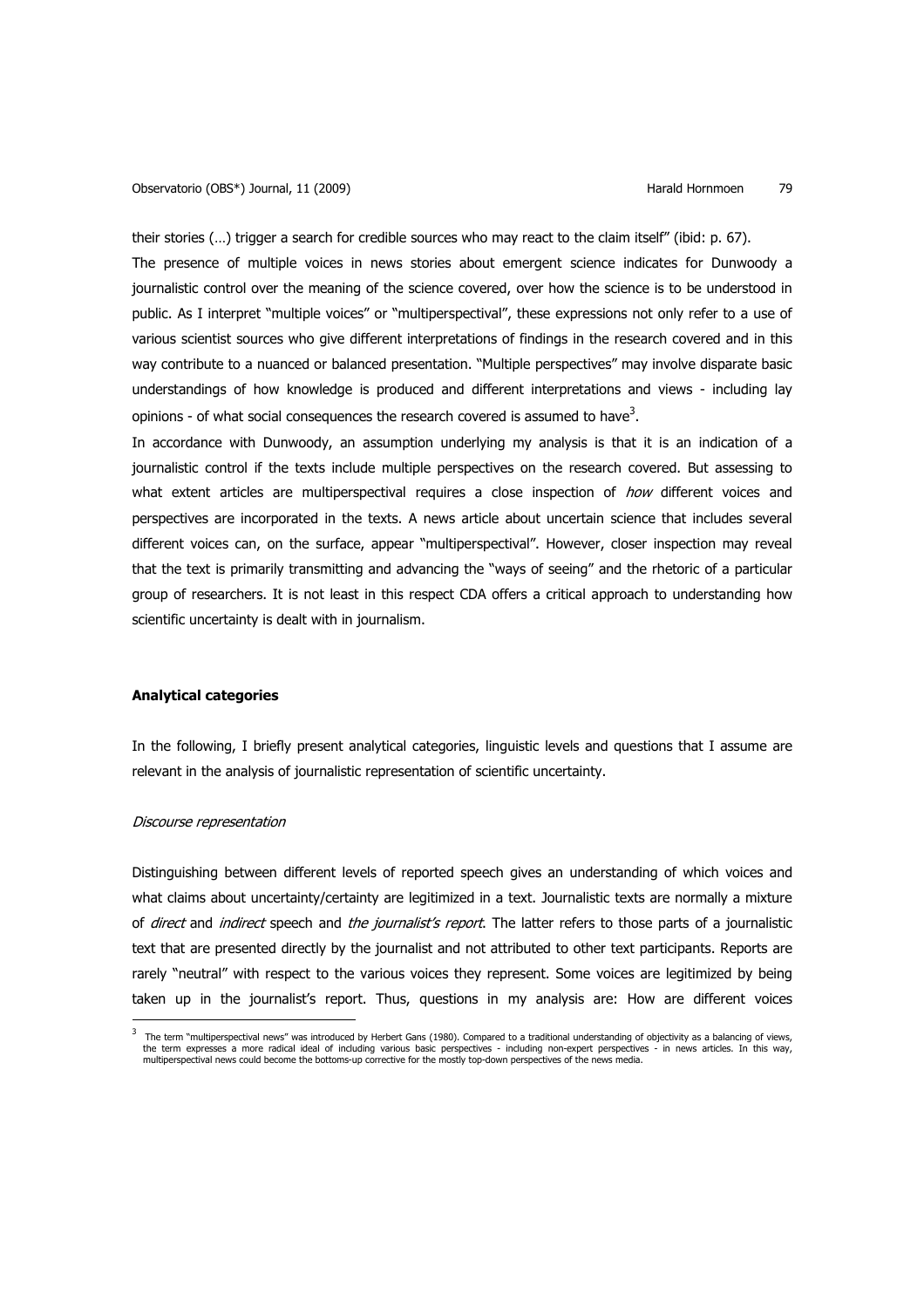represented in the texts? Are some of them legitimized in the journalist's report?

## **Presuppositions**

Presuppositions can be described as propositions text producers take for granted. The one who makes an utterance puts different suppositions in the "background", as when the definite description "the Soviet threat" (that occurred frequently in newspaper reports - see Fairclough, 2001) presupposes that there is a threat (towards the West) from the Soviet Union. Presuppositions may have an ideological function by taking propositions for granted, in this way inviting the reader to share controversial claims as common sense assumptions. I will analyze the texts with an eye to how they may presuppose relations (causal relations, "knowledge") in a way that conceals scientific uncertainty or controversy.

## Process and participant types

This level of analysis looks at the processes represented and how they are represented, as well as which actors tend to be portrayed as responsible for the processes. Who are the *agents* initiating activity and who are the *patients* influenced by other's activity? The use of modality, expressing how different speakers relate to the referential content of their utterances, should also be taken notice of in an analysis of journalistic representations of scientific uncertainty. For instance; to what extent are modal verbs such as 'can' and 'may' used when presenting relationships suggested by "new research"?

### **Metaphors**

Metaphors may be ideologically potent by constructing what they refer to in ways that marginalize different or oppositional perspectives. How can the choice of metaphors present some relationships as "natural" and give some views preferential treatment? Who may be considered the sources of key metaphors used?

By looking at the use of metaphors (as well as other analytical categories such as presupposition and process and participant types), one may also get an impression of the image of science that the texts construct. In the scientific institution, there are different views on what science is and how it develops. Schematically outlined, there is on the one hand an inductivist view of how science develops. The image here is of continuous progress, an accumulation of new truths that are more and more strongly verified. This *positivist* view (Kjørup, 1991) implies that scientific research is about discovering and describing facts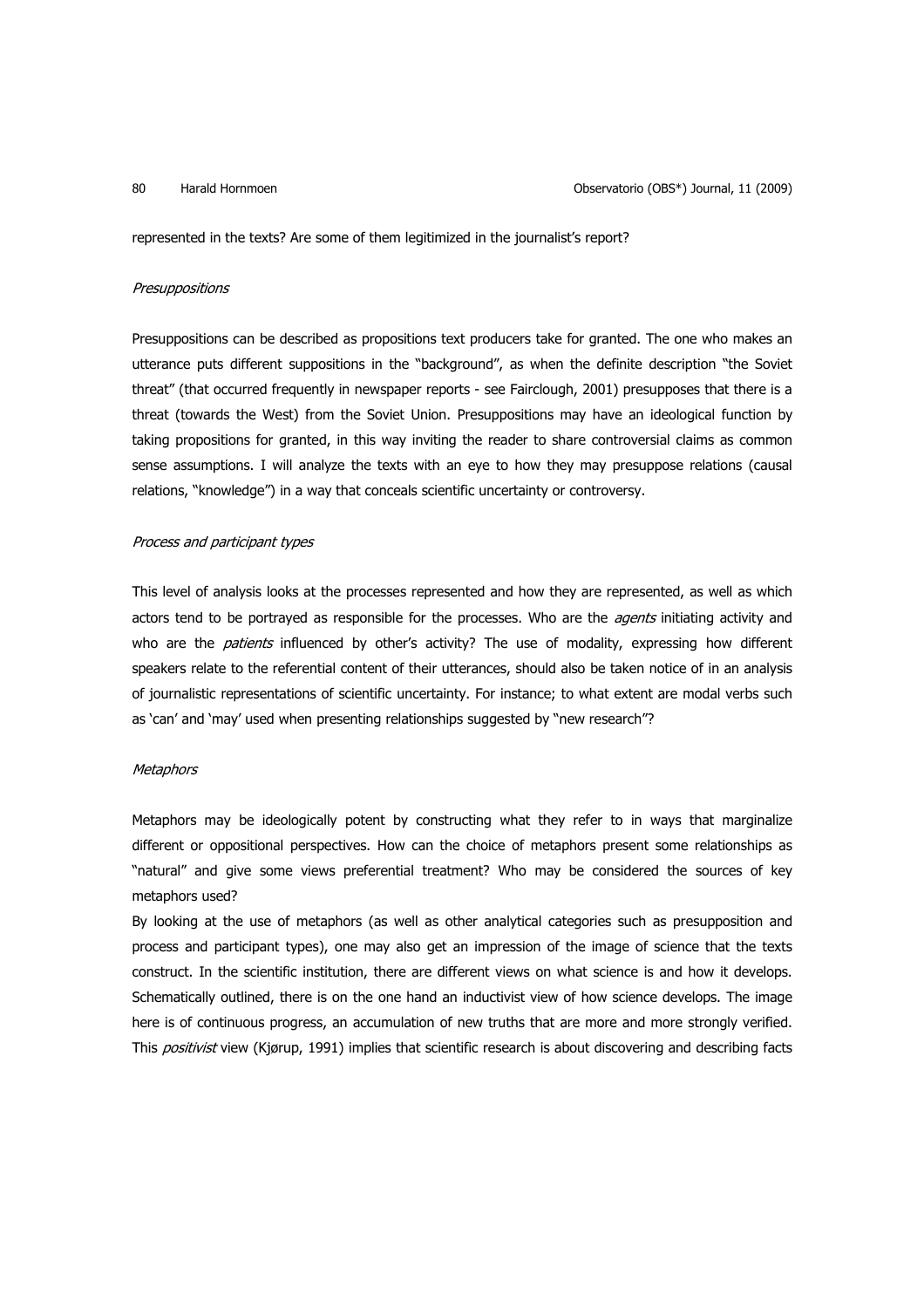## Observatorio (OBS\*) Journal, 11 (2009) de anostro de la contra establecer establecer establecer establecer establecer establecer establecer establecer establecer establecer establecer establecer establecer establecer estab

and detecting the relations between them. On the other hand, there is a tendency, inspired by the science theorist Thomas Kuhn, to see scientific activity as a puzzle-solving process where scientists in a given paradigm try to get bits of facts to fit with a theory. According to such an understanding, what may appear as the best solution to a puzzle today, can be rejected by a different approach later on (Kjørup, 1991). Different views of science as either an accumulation of facts that scientists discover or a puzzlesolving/theory-modifying process designed to produce better explanations of reality, imply different views of the extent to which research provide certain knowledge. With a particular attention to the use of metaphors, a question in the analysis then becomes: Which image of science do the different texts construct?

## News frames

Although CDA normally does not encompass a study of news frames, I find this concept fruitful for the purposes of analyzing journalistic representation of scientific uncertainty. News frames may be understood as conceptual tools which the media rely on to convey, interpret and evaluate information (Neuman, Just, & Crigler, 1992). Framing involves selecting some aspects of reality and making them more salient in a text: "in such a way as to promote a particular problem definition, causal interpretation, moral evaluation and/or treatment recommendation for the item described" (Entman, 1993, p. 52). Semetko & Valkenburg (2000) identify five frames that in their view "largely account for all the frames that have been found in the news" (p. 95).

The conflict frame stresses conflict between individuals, groups or institutions as a way of capturing the audience's attention. The human interest frame brings a human face or an emotional angel to the presentation of an event, an issue or problem. The economic consequences frame reports an event, issue or a problem in terms of the economic consequences it will have for an individual, group, institution, region or a country. Stories using *the morality frame* may contain moral or social messages about how to behave. The responsibility frame presents an issue or a problem in such a way as to attribute responsibility for its cause or solution to the government, an individual or a group.

The analysis looks at which frames are used and what these may imply for the representation of uncertainty/controversies in the research covered.

## Genre

Above, I determined the journalistic genre the texts belong to and its social function. This provides a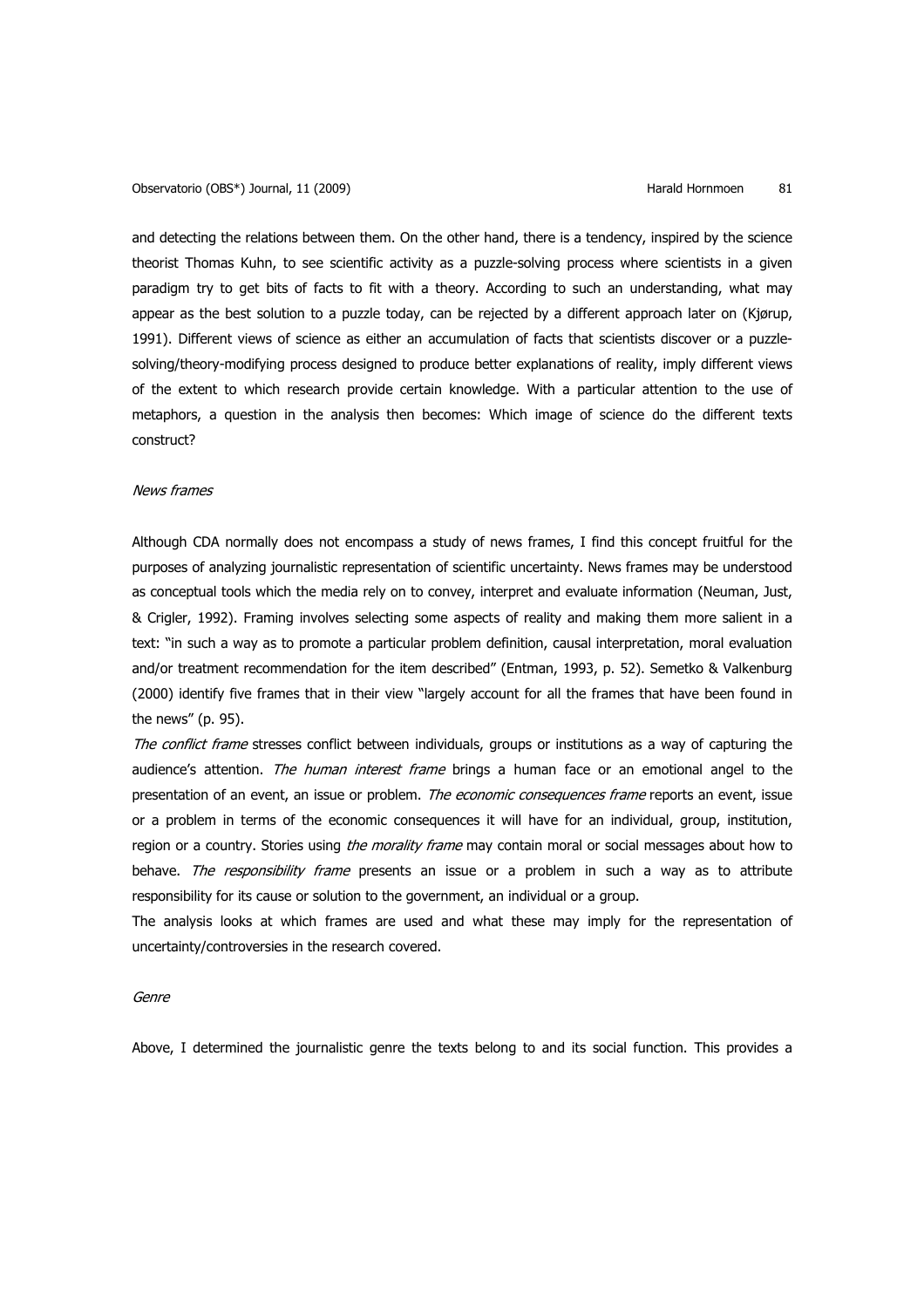frame for the analysis - for the interpretations that are "acceptable", so to speak. In the analysis, questions concerning genre (and discourse) are: What genres and discourses<sup>4</sup> are drawn upon? What is the relationship between the discourses? Are some more dominant than others?

## **The analysis**

l

The texts will not be analyzed schematically at one analytical level at a time. Rather, I want to alternate more flexibly between different levels, highlighting and comparing parts of the texts so as to throw a light upon how they represent and construct scientific uncertainty/certainty.

## **Article one: Stolberg's "Fears Cloud Search For Genetic Roots of Violence"**

The headline and lead in Stolberg's article introduces several topics or perspectives for the story. The headline indicates a moral message on behalf of research on "the genetic roots of violence", whereas the first sentence in the lead suggests what the fears consist of from the perspective of sociology. The last sentence ("Scientists are sharply divided") establishes a division among 'scientists'<sup>5</sup>, without specifying what they are disagreeing about. Although the headline and the lead in this way seem to sprawl in different directions, a frame of conflict is set for the story.

In the article's body copy (or "body text") two areas of dispute emerge. One of them concerns the question of what role and how significant role biology plays in the development of violent behavior (e.g. paragraph 18. Paragraphs from now on referred to by a numerical<sup>6</sup>), whereas the other is the question of what the social consequences may be if research focusing on possible biological causes of violent behavior is prioritized.

In the frame that organizes the story<sup>7</sup>, the conflict is between mainly two parties. On the one hand, there are the representatives of the search for 'the genetic roots of violence'. On the other hand, there is a more diverse group of critics of this research.

<sup>4</sup> Discourse in this context can be understood as "a way of signifying experience from a particular perspective" (Fairclough, 1995b, p. 135).

 $^5$  "Scientist's" conventionally refers to researchers working within the natural sciences, or researchers working within an empirical-analytical approach, in this way excluding quite a few researchers working within "Sociology'.

<sup>6</sup> Headlines, leads and paragraphs in the body text are numbered, not the textual elements in the so-called 'fact boxes' accompanying the body text in two of the articles (Stolberg, Kotulak). However, I will also analyze textual elements in these fact boxes.

 $^7$  The text also has a marked human interest-frame by the recurring focus on a certain "human face" (Linoilla, in the beginning and end of the story), something that may invite the reader to a preferential interpretation of the different views expressed in the text.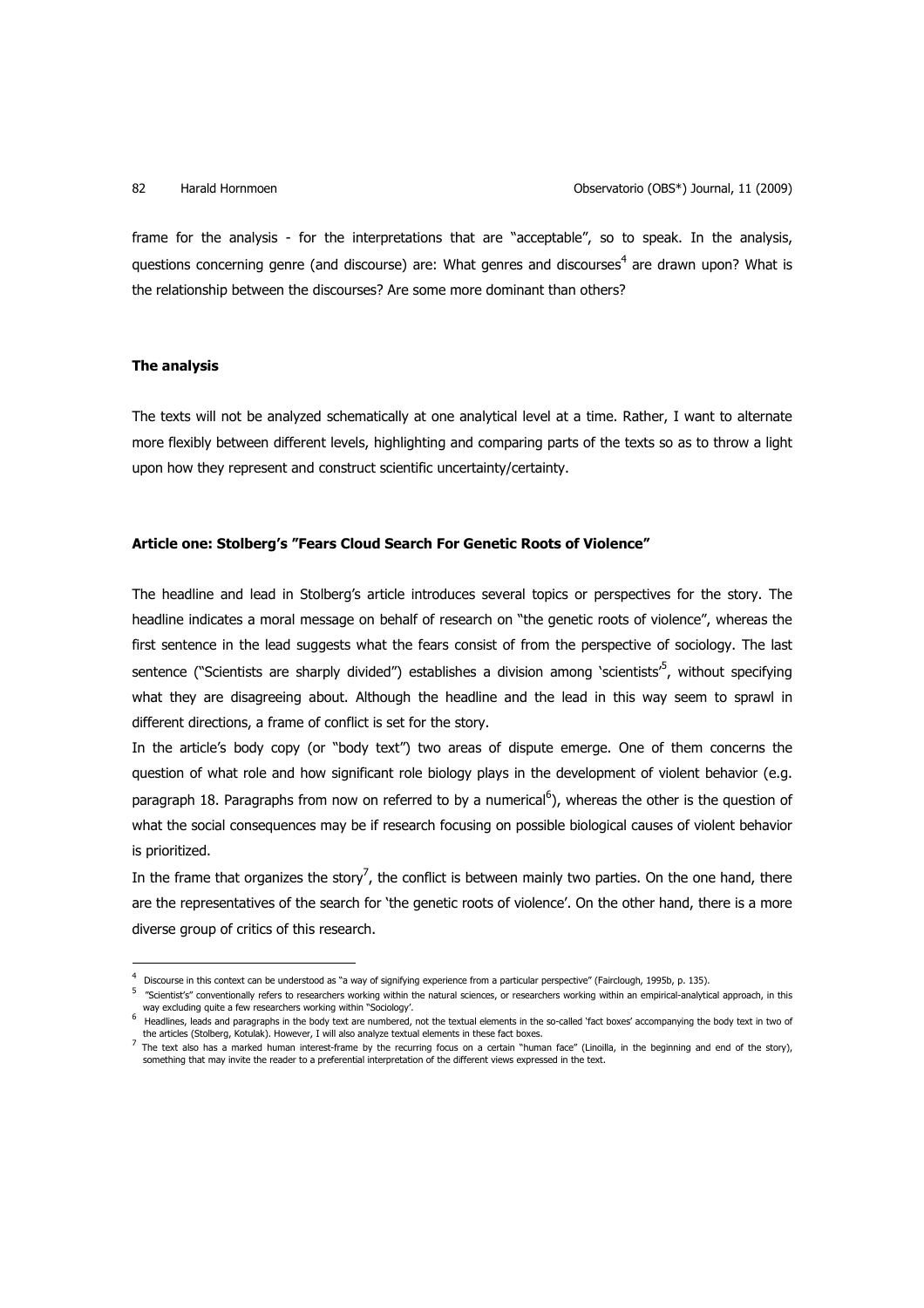## Observatorio (OBS\*) Journal, 11 (2009) entrancement and the Harald Hornmoen and B3

Already the article's headline suggests a dichotomy between two discourses that are attributed to the different sides of the conflict. On the one hand, there is an emotional discourse, on the other hand a rational discourse. The use of metaphors in the headline invites to interpret feelings of fear as standing in the way of something that normally isn't (or should not be) 'clouded', that is, rather an enlightening activity (the 'cloud'- metaphor's antonym is 'enlighten'). In addition, the fears stand in the way of potential findings, something that is implicated by the verb 'search' referring to the research process.

## Dominant image of science

The researcher Linnoila is introduced in a context where a serious problem of violence in society is presented ("As gun detectors…" (2)). In this context, the neuroscientist's work appears as a potential 'answer' to the problem. The question that Linnoila is said to struggle with ("What transforms…" (2)), presupposes that there is something that transforms innocent little children into brutal teenagers and adults. It is also implied that this is something that the researcher may explain (by the verb 'unravel' (2)). The presentation of a researcher's problem harmonizes with the picture of scientific research as a puzzlesolving process.

At the same time his activity is portrayed in such a way that it gives the impression of being able to detect certain causal relations. The metaphors support a view of scientific research as a discovery process: struggle (struggling), quest, search (searching), pursuit (pursuing) and hunt (hunting). The heroic huntand discovery-metaphors imply potential answers and solutions. What it is that shall be unraveled is depicted as "a great mystery". The use of attributes such as "great" about the mystery and "frantically" about the scholar's search may be understood rhetorically as an indication of the necessity of finding explanations and solutions to the violence problem.

Throughout the text a number of expressions do suggest that there is uncertainty connected to research on the causes of violent behavior. Worth noticing is that such expressions of scientific uncertainty are not primarily presented by the critics of this research. Rather, the representatives of the research portray the uncertainty as a lack of knowledge about the relations between biology and violent behavior, and about how environmental and biological factors work together. This may be expressed in both direct and indirect speech: "(…) there is growing evidence that some small component - I have no idea how big yet - of violent behaviour has a genetic basis" (40). But, Linnoila adds, there are more that 20 genes that could control the manufacture of the brain chemical. And it will be at least a decade before he understands how they work together - in connection with other factors (…) (37).

In both of these excerpts it is presupposed that in the future the research will be able to provide certain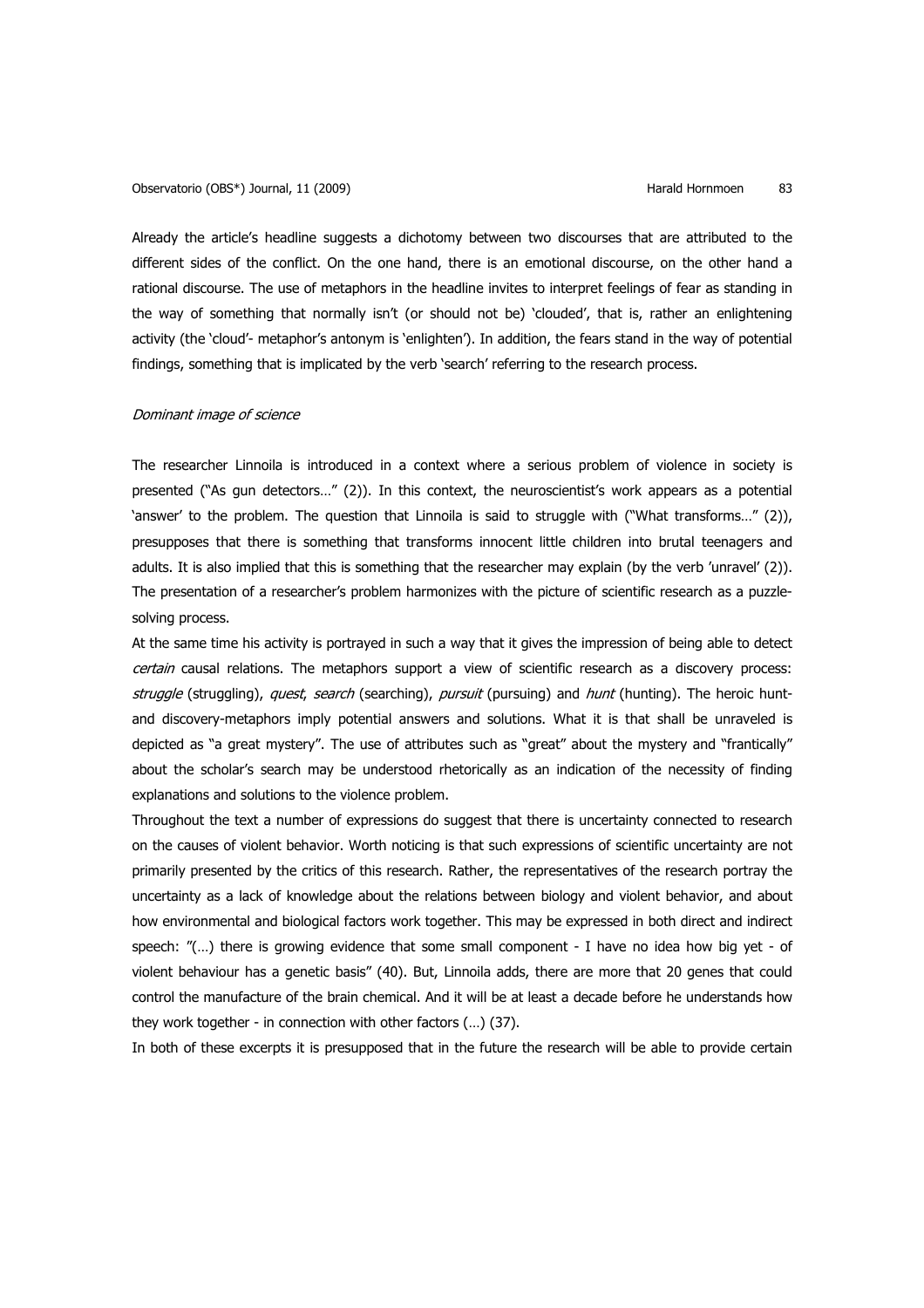knowledge of these relations. In other words, expressions of uncertainty presuppose that the uncertainty will be removed. It is worth noting how such future perspectives also are presupposed (and legitimated) in the journalist's report, not only in the reporter's speech (31 and 32).

## Dominant discourse

The opening focus on Linnoila invites the reader to sympathize more with the side of the conflict that he represents than with those who emphasize social factors as the cause of violent behavior. Sympathy is created in the journalist's report by contrasting Linnoila's work to the research of most of the 'others' ("most are pursuing obvious leads…"/"Not Linnoila" (3/4)). Linnoila is represented as one who defies conventional wisdom. The portrayal evokes the archetype of the master detective who follows his own leads, supporting the conception of progress in science as a product of a peerless individual. The positive identification with Linnoila's perspective is also constructed by a more negative attitude towards the critics of this research, explicitly expressed in the journalist's report: "But not everyone's mind is so open" (8).

The distribution of sympathy in the conflict becomes apparent when characterizations of representatives of the different parties, for example Linnoila and Breggin, are contrasted. Whereas Linnoila is portrayed as a researcher who takes initiatives and expresses himself on the basis of extensive empirical data (5), Breggin is portrayed as one who works against other's initiatives ("has made a career of fighting medical approaches to social problems" (24)) and expresses himself in capital letters ("not one to mince words" (25)) - and without the support of empirical data - about the consequences of this research. The journalist's report frames the statements of these two sources with a different degree of distance to what is said. Where Breggin is represented by using an emotional discourse marked by the use of exclamation marks in direct speech, and by the use of adjectives such as "frightening", "horrifying" and "massive" referring to what he foresees as a consequence of this research, Linnoilas statements are accompanied by a sober and positive expression for engagement in rational activity: "Linnoila explains simply" (7).

As opposed to the critic's views, Linnoila's temporary conclusions are also authorized by being taken up taken up in the journalist's report without attribution. Early in the article, one can read the following: (…) he says he has proved over and over again that people with low levels of this neurotransmitter are prone to impulsive, violent acts, especially when they abuse alcohol (5).

In one of the fact-boxes accompanying the body text (see the appendix), this is transformed in the following way: Linnoila's work has repeatedly shown that people with low levels of serotonin (…) are prone to impulsive, violent acts.

The traces of indirect speech that emerged in the first excerpt by an attribution to the speaker ("he says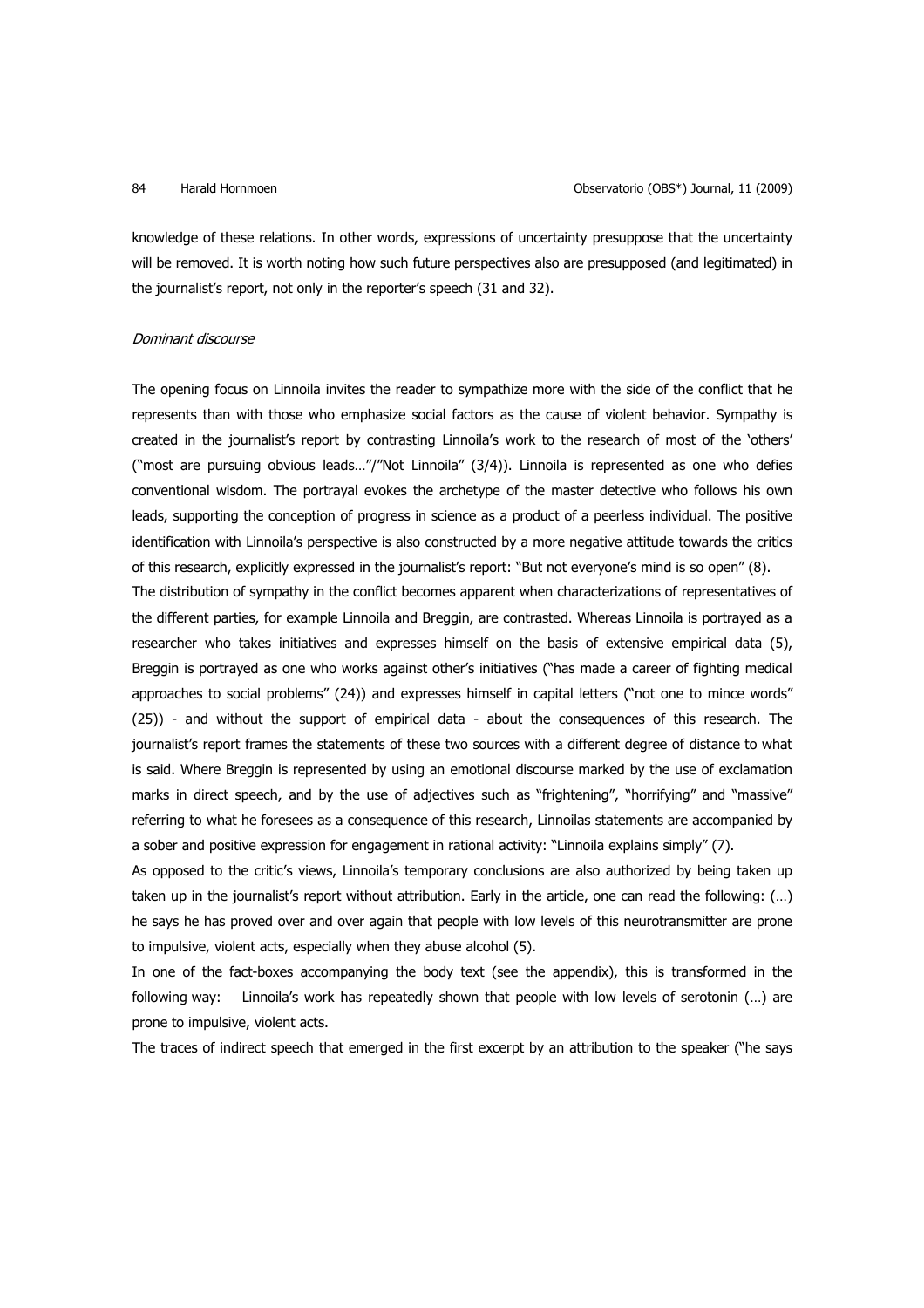he has") have disappeared and been replaced by the journalist's report without attribution. In a salient part of the article's layout, what is elsewhere attributed to a particular text participant is elevated to a status of being a 'universal matter of fact'.

### The rational agents and the emotional 'others'

A conception of scientific activity as normally being detached from the domain where social tensions develop can be traced in formulations such as: "scientific pursuits have become entangled in delicate discussions of race. Social tensions are spilling over into the laboratory." (11). It is implied that social tensions and discussions of social consequences of research, normally do not belong to the domain of science. Metaphors such as "entangled" (twist together, trap, catch, distort, confuse) and "spilling over" (pour out, seethe, disgorge) are loaded with negative connotations, and they contribute to constructing a picture of the normal (and ideal) preconditions for research: A "pure" and autonomous position. The image is evoked of an activity carried out by a group of curiosity-driven discoverers ("pursuit") who normally work without "intrusion from outside"<sup>8</sup>.

The way two actors - one from each side - are represented, invites the reader to interpret one of the participants claims of having certain knowledge as being more emotional and to a lesser degree grounded in rational thought than the opponent's claims.

To be sure, both Billings and Raine are represented in direct speech by equally categorical assertions with respect to how certain the knowledge they stand for is (Billings: "We know…", "It's not the genes that…", and Raine: "It is irrefutably the case…", "That is beyond scientific question"). But there is an essential difference in the way the two are portrayed in the journalist's report. Where Billings is referred to as one "who has spoken out against such research", Raine is represented as one "who has reviewed all published research that attempts to link biology to violence." The journalist's report contributes to giving the latter's statement 'scientific' weight and greater credibility than the others.

Raine's viewpoints are also legitimized by a reference to a research report. The choice of adjectives to characterize the report and its authors strengthens the authority of its message: A "massive" report that is written by "19 of America's most prominent academics" who are brought together by "the most prestigious group in the nation" (19). Moreover, the authority of the message is strengthened by expressing reservations with respect to how certain knowledge the research is able to provide. The language in the report is labeled as "cautious" (21), while the message in direct speech also expresses

 $\overline{a}$ 

 $8$  This so-called 'republican' view of science is expressed by Polanyi (1962), amongst others.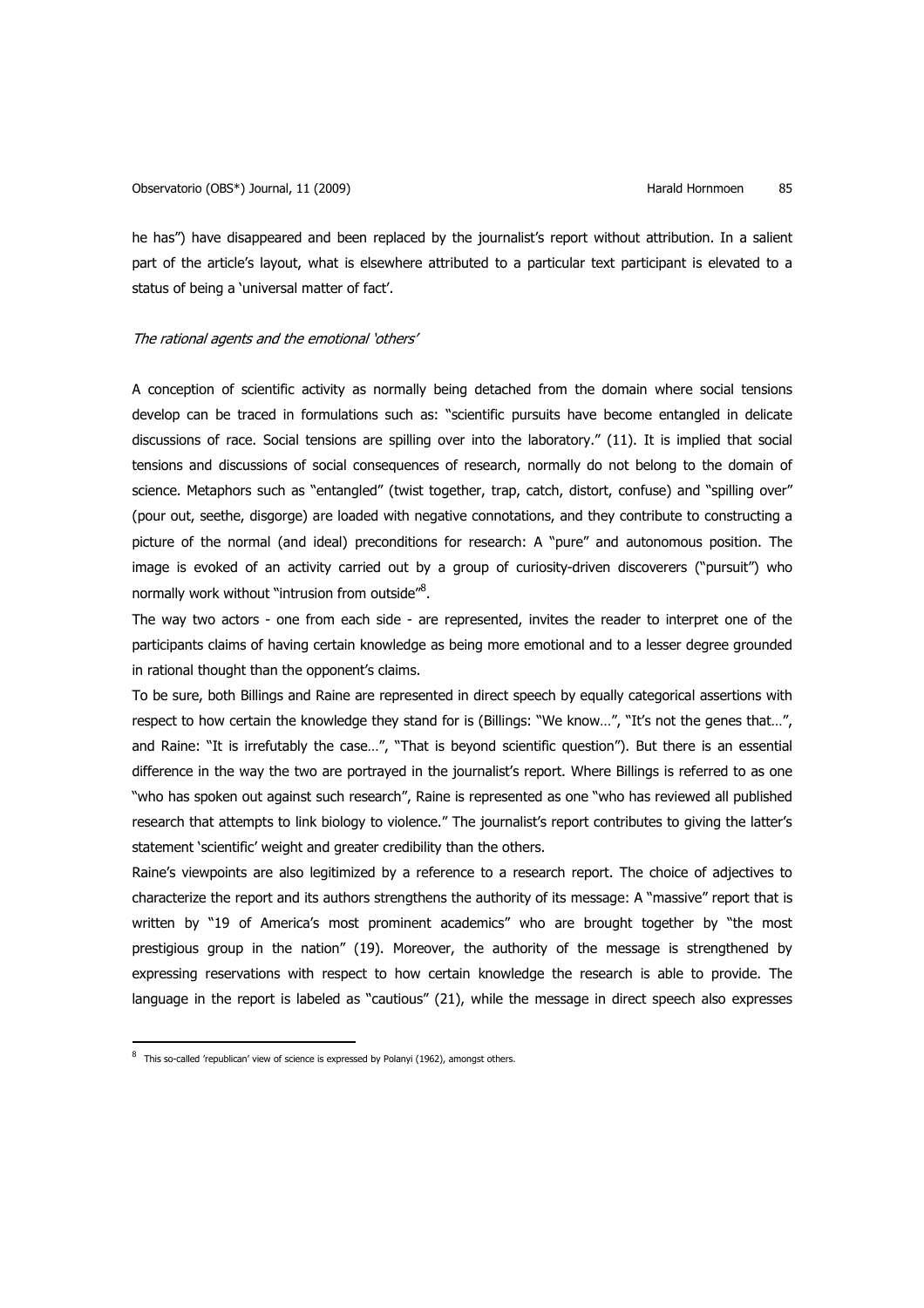cautiousness: "The human body may hold clues to what makes people violent" (21). Modal verbs such as 'may' contribute to what Fairclough characterizes as "the cautious (and authoritative) discourse of science (…) in their careful specification of probabilities" (1995a, p. 131).

It is not at least by being contrasted against de oppositional 'others' more categorical statements, that the discourse of one of the parties takes on a rhetorical power as the authoritative discourse, the one that is to be trusted.

A similar division can be traced as the representatives of the research on the biological causes of behavior increasingly are portrayed as victims of a fierce, emotional reaction from a group of people who are referred to as a faceless mass ("people" 53, "nobody" 56). A pattern becomes evident: on the one hand are the good forces who take an initiative to control a social problem, on the other hand, an 'evil', emotionally loaded reaction that tries to choke the initiative. The psychiatrist Goodwin is portrayed as a "respected" and energetic person ("conducted studies", "called for government scientists to embark on a large-scale violence initiative" (42)), whose choice of words on one occasion "sparked a huge uproar" (43). In the journalist's report, there are no examples of Goodwin's statements that make it seem probable that his words could be interpreted as racist and create fierce reactions. In this way, the journalist's report (via omissions and negatively loaded nouns such as "uproar" and "fury" (43)) contributes to construct Goodwin's opponents as irrational: They are people who overreact emotionally.

However, the "irrational" party is depicted as the one who has ideological power and defines the accepted wisdom in this area. It is not only Goodwin who becomes victim of this hegemony ("Goodwin was forced to resign" (44)). In a similar manner, the initiative of participants such as Wasserman and Mednick is hindered by the opponents ("was forced to cancel" (47), "the funding was withdrawn" (55)). An agentless passive construction is used in these formulations, something that reinforces the impression of people as victims of a prevailing ideology. In this way, sympathy is created for one side of the conflict: People belonging to this group represent a "human face" and a potential progress that is resisted by a reaction that to a lesser degree is based on scientific thought and practice.

## **Summarizing**

Elements within the conflict frame of Stolberg's text invite the reader to sympathize with the representatives of one side of the conflict. Throughout the article, this side is represented as more rational and less emotional than the other side. The uncertainty in their scientific research is portrayed as a "lack of knowledge". It is presupposed that in the future the research will come up with answers to what the relations between biology and violent behavior are. It is also assumed that the research has the potential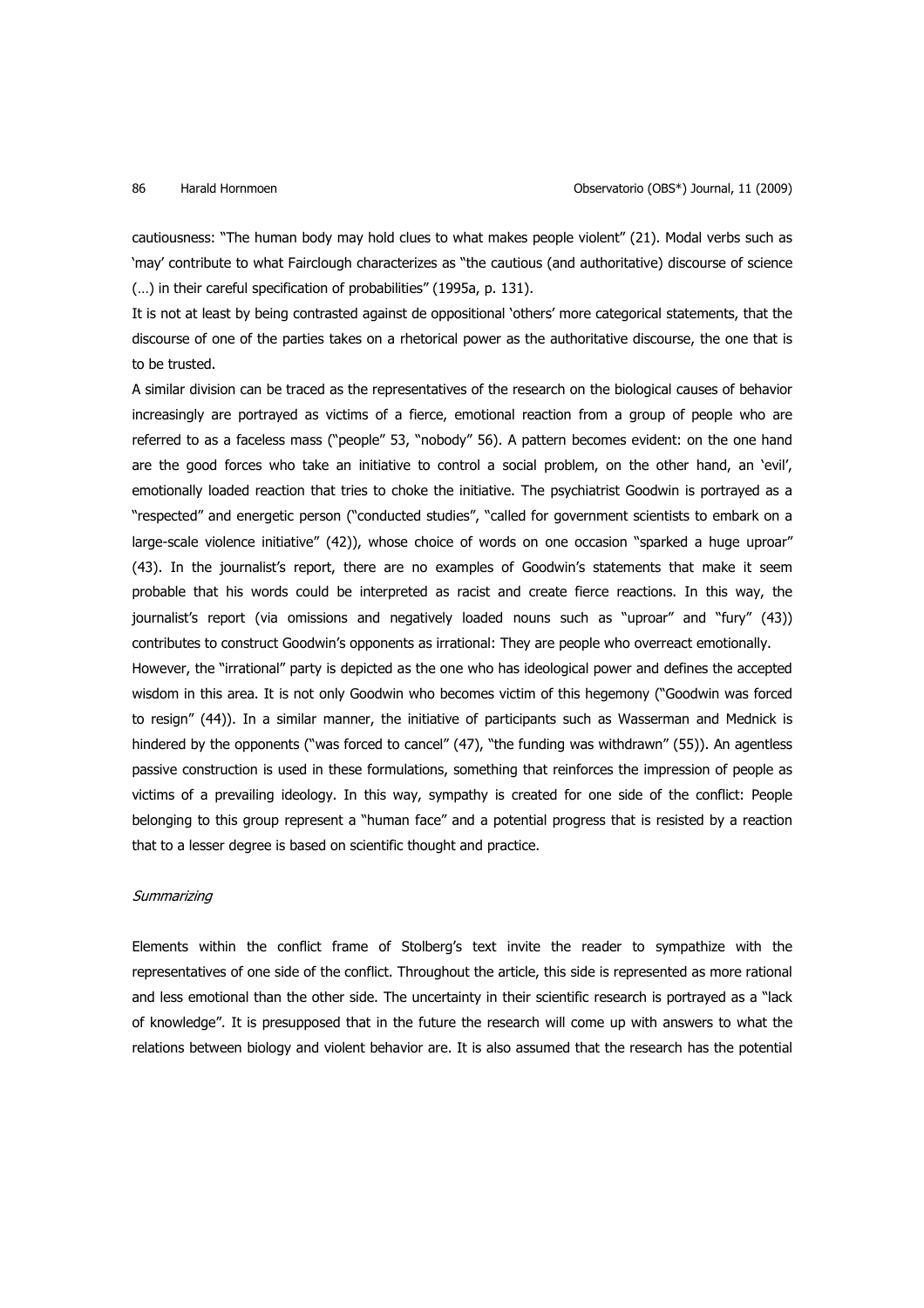to solve a social problem. The moral message is that a solution is only possible if an emotional and political opposition against the research does not stand in the way of progress. Uncertainty is used rhetorically in two ways in the text:

- as an expression of a "provisional lack of knowledge", the accentuations of scientific uncertainty indirectly function as an argument for more research (all the suggestions that better explanatory models and a more adequate method of treatment will be developed). The rhetoric linked to a provisional lack of knowledge does not only characterize some of the represented speech, it is also taken up in the journalist's report. In this way, the rhetoric becomes more effective. It achieves the status of an "objective account of reality". Or at least it will be a conventional reader expectation that the journalist's report is as objective and truthful as possible;
- secondly, uncertainty is used to construct a "scientific" cautiousness in opposition to a more bombastic discourse used by the opponents, in this way making one party's views appear more trustworthy than the others.

## **Article two. Kotulak's "Why some kids turn violent"**

An explanatory purpose is more noticeable in Kotulak's text. The author of the article aims to describe and elucidate not only the researchers' explanatory models with respect to the research question: "What happens inside a developing brain to turn a child into a killer?" In the text, the research question is linked to an increasing problem of violence in society in such a way that an impression is created that the portrayed research can explain "the huge rise of impulsive, hot-blooded crime in the U.S" (57). In addition, the article attempts to give an account of the causes of "cold-blooded", criminal behavior.

One thing that distinguishes this text from Stolberg's is that it does not include voices that oppose the research described. It also gives a different representation of the relations between causal factors and violent behavior - and how certain these relations seem to be. Kotulak emphasizes more strongly the interplay between biological and environmental factors. The assumption is that the brain adapts to a threatening environment, and that environmental factors can influence the brain's production of two chemicals and make "genetically vulnerable children" more prone to violence.

## Images of science and representation of uncertainty

A responsibility frame is preferably used in the sense that an understanding of - and a potential solution to - a postulated "violence epidemic" in society is ascribed to the portrayed research on "the biology of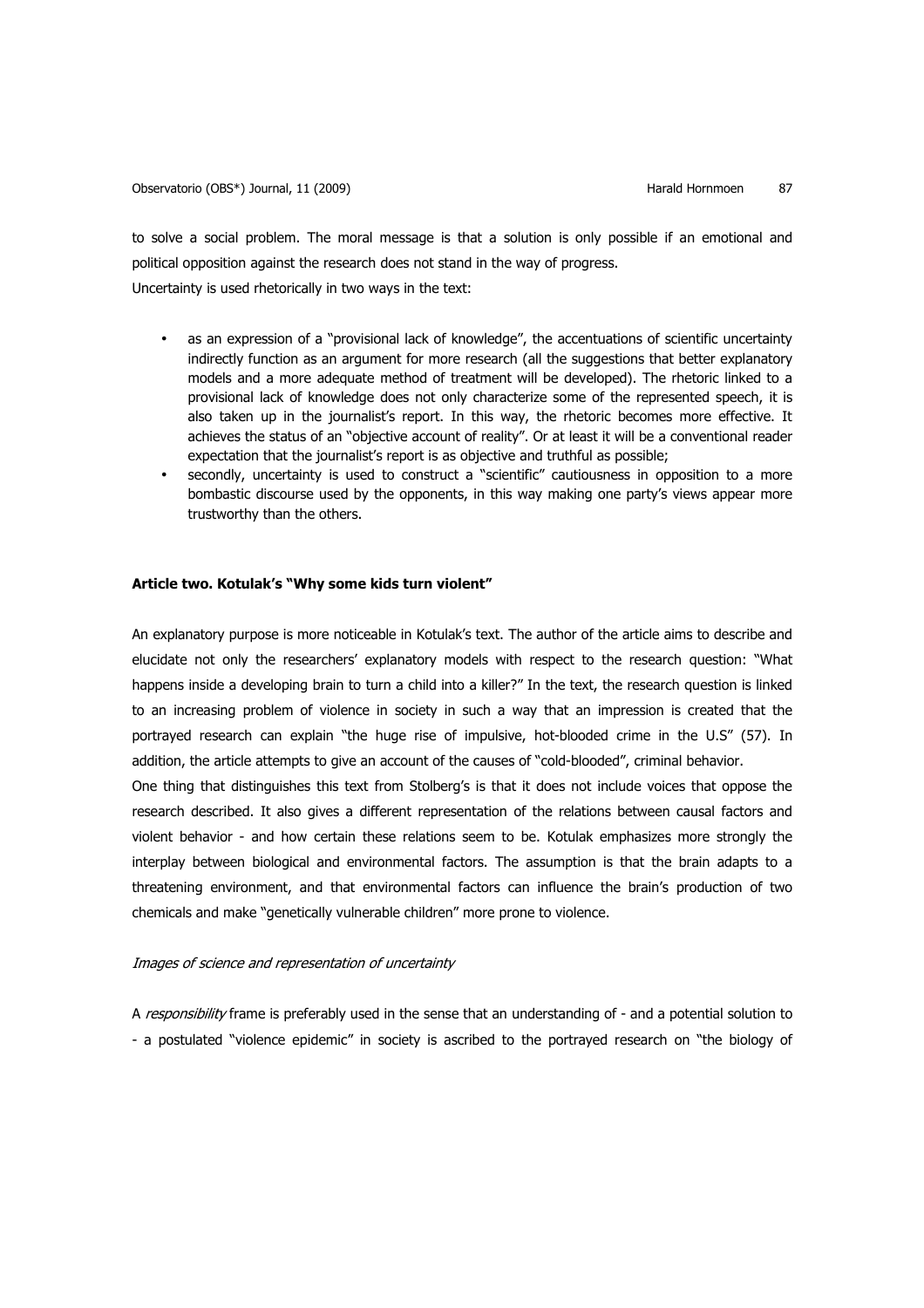violence" and its practitioners. The text includes explicit expressions of how the scientists hope that their research will lead to "prevention and treatment" (85). Some *moral/social* messages are formulated on the basis of the knowledge that the research supposedly has created. Such messages are represented in the direct speech of different researchers, for instance: "If we don't invest in the early rearing environment of our children, we're going to be paying the bills for the rest of their lifetimes" (86).

Rather than personifying the research as Stolberg does, Kotulak refers frequently to "scientists" and "researchers" in a way that depicts knowledge production in science more as a collective effort. The portrayal of the processes that these actors initiate or engage in (e.g.: scientists discover ("Their discoveries") (4), researchers (...) can tell us (7), Scientists (...) have found (9), scientists have observed (12)), imply that answers and findings already exist.

The constructed image of science is mixed. There are some expressions of research as a process where hypotheses are put forward and theories modified (for example: "one study (…) tended to confirm the idea that brain chemistry determines…" (60)). But the emphasis is on research as a discovery process where facts are revealed. (e.g.: "The research also has produced an unexpected and ominous revelation" (8)).

The introduction's emphasis on revealed knowledge establishes a pedagogical speech situation. The main actors in the text are given clear functions and roles by modes of reference. The researchers are referred to as the authoritative "others" by formulations such as "scientists have found". They are in a position that enables them to convey news to a "we": "What researchers now can tell us…" (7). A division and power distribution between researchers and "us" is immediately made clear: One the hand are the knowledge producers, on the other non-informed readers, and between them is the narrator in a role as a conveyer of knowledge. Sufficient authority is ascribed to the implicated journalist to enable him to take on the role of educator, apparent in the way he directly addresses the reader in the journalist's report: "Consider the infant brain…" (5). A pedagogical speech situation is supported by the use of metaphors to illustrate complex phenomena that the researchers study (for example "chemical pathways of aggression" (6), later: "the locus coeruleus, the brain's alarm network", "noradrenaline highways" (48)).

Voices of different sources are linked together in the text in a way that reinforces the impression of a collective enterprise marked by consensus in the understanding of "the biology of violence". Sources with different scholarly backgrounds are represented in direct or indirect speech, providing nuances to the explanation of how violent behavior is developed. Typical for Kotulak's text is a use of reported speech in order to elaborate on issues that are introduced in the journalist's report. The authority of the experts is called upon in order to complement or support the propositions that are presented in the journalist's report. To give an example: The journalist's report sketches out how the brains of some children react to a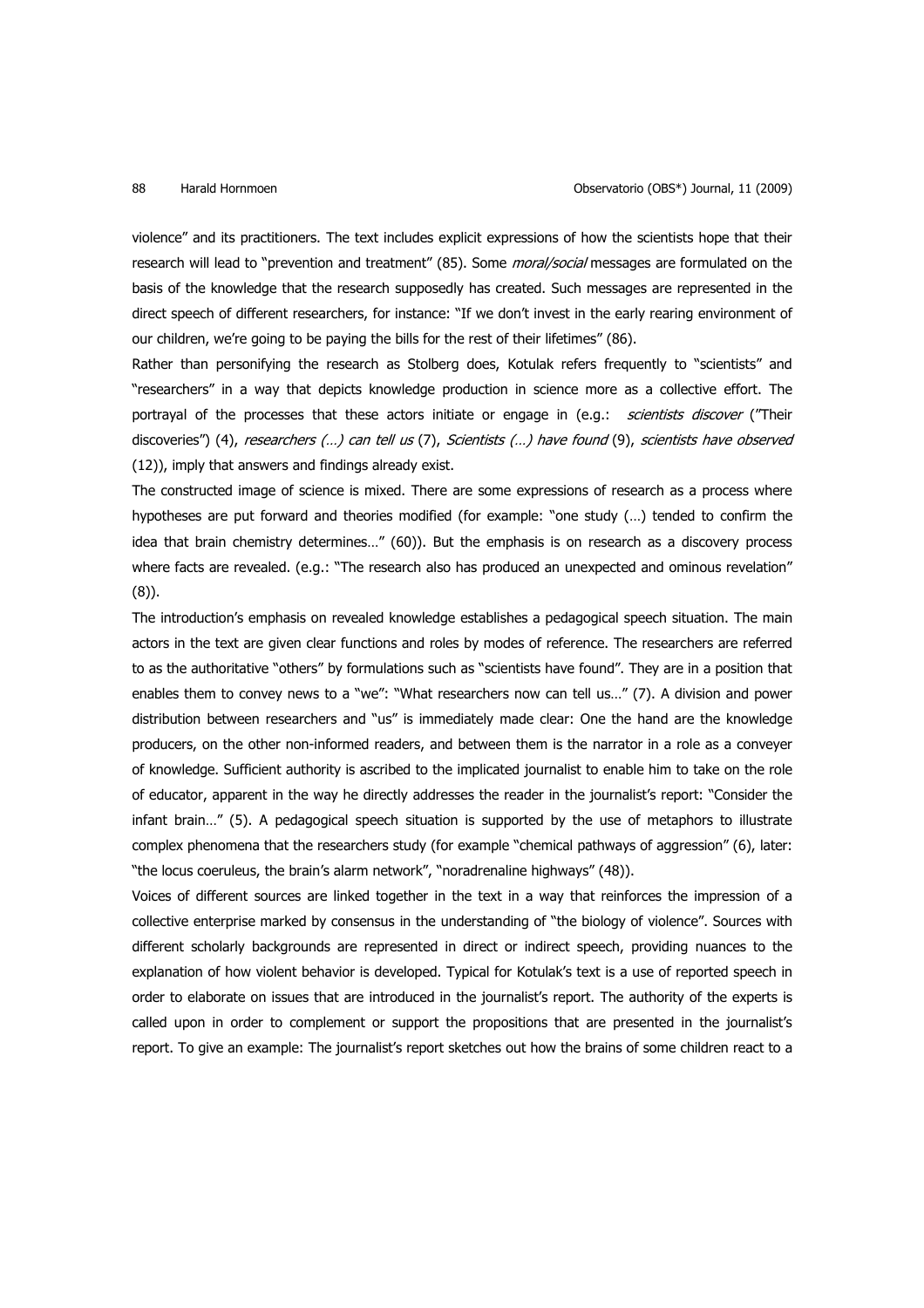threatening environment. The description ends: "These are the PTSD children" (49), before a scientist source in direct speech is allowed to comment on what is put forward in the journalist's report: "They're in double trouble", said Baylor's Perry. The statement is followed an elaboration in indirect speech - or a speech with a more ambiguous status between the journalist's report and indirect speech (50,51) - before the journalist's report takes over again (52), now with a reference to a new researcher and her findings, findings that then again are elaborated upon by yet another researcher in indirect and direct speech (54, 55, 56).

Represented in such a pattern where different voices complement and substantiate each other's propositions, it becomes difficult to differentiate between them. The researcher sources and the narrator change places in the role as educator. The impression is created that they contribute with different pieces to a larger puzzle and a more complete understanding of the field. This weaving together of voices also creates an impression of consensus with respect to what research in this area has achieved and how one is to interpret different findings. A picture of an uncontroversial field of research emerges, with few signs of the scientific uncertainty that normally characterizes science in the making.

## Uncertainty about how uncertain the knowledge is

An introduction loaded with presuppositions constitutes a preceding discourse of "certain" knowledge and "natural" relations. Thus, a connection between biology and violence is presupposed in "the biology of violence" (2), whereas the formulation of the researcher's question (3), presupposes that something happens in a developing brain that turns a child into a killer. By referring assumptions about a connection between biological components and violent behavior to a presupposed space, they are given a character of being "already known". In this way one conceals controversies with respect to the question of whether or not or to what degree biological components have any influence on the development of violent behavior. The question in Kotulak's article turns out not to be a question of whether or not biology plays a role or how great a role it possibly plays (which were questions within Stolberg's conflict frame). Rather, the question is: In what way does biology play a role?

Kotulak's text has a tendency to establish connections between genetic factors and human behavior as more certain than Stolberg's text does: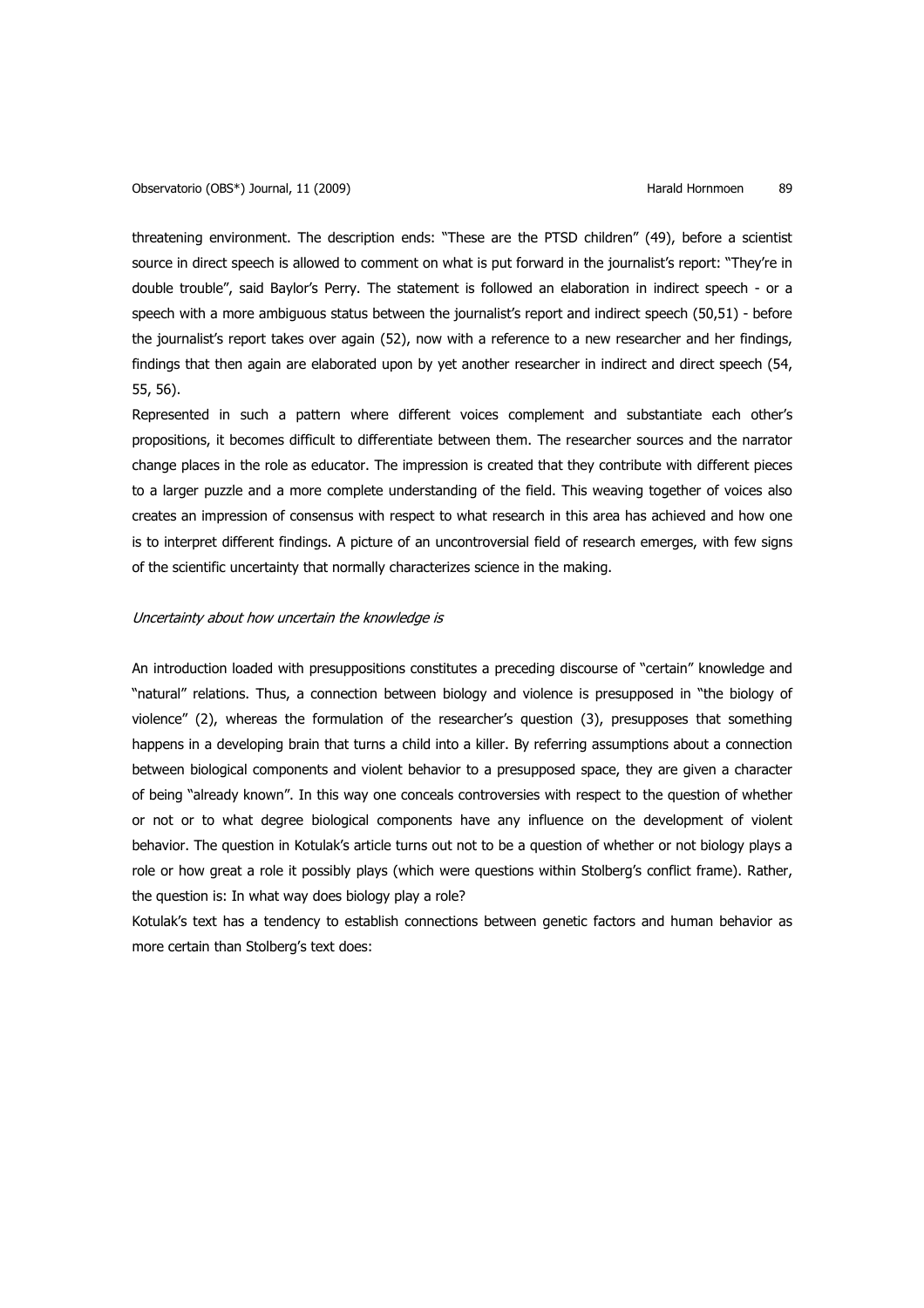| Kotulak                                                                                                                                                                    | <b>Stolberg</b>                                                                                              |
|----------------------------------------------------------------------------------------------------------------------------------------------------------------------------|--------------------------------------------------------------------------------------------------------------|
| Scientists also have found that aggression genes, those<br>that raise a person's propensity for violence, may be<br>passed on to new generations. Some researchers believe | Now, Linnoila is searching for "vulnerability genes" that<br>create this serotonin deficit. (6)              |
| that the increase in female criminal violence since the<br>1950s may be an early sign of how the genes of violence<br>already are building up in the population. (9)       | () their discovery of the so-called aggression gene<br>applied only to the one family they studied $()$ (36) |

## **Table 1: Kotulak/Stolberg comparison**

By the presupposition of "aggression genes" and "the genes of violence", the existence of a connection between genes and aggressive/violent behavior is taken for granted. Kotulak's text also presupposes that such genes increases a person's inclination to violent behavior, in this way taking for granted their way of functioning. In comparison, "vulnerability genes" is put in quotation marks in Stolberg's text, while the phrase "so-called" is linked to "aggression gene". In a text in which the journalist's report points out that "no scientist has suggested that there is a single gene for violence" (39), this use of the phrase "so-called" and quotation marks may be interpreted as signalling an approximate and not exact (according to scientific criteria) representation of relations, based on the juxtaposition of words from everyday language with its different categorization of reality. In other words, the texts signals how expressions such as "vulnerability genes" and "aggression gene" simplify assumed relations between genes and behavior compared to what adequate specialized terminology would have done. The absence of such markers in Kotulak's text contributes to a more unreserved exposition of the relationships than in Stolberg's text.

However, some formulations in Kotulak's text tend to undermine the supposedly certain connections. Already the relationship between the headline and the subhead suggests a certain discrepancy when the use of a modal verb such as "can" in the subhead "Abuse and neglect can reset brain's chemistry" follows a headline implicating an explanation to why some children become violent. The subhead's proposition seems in this way to modify the headline's presupposition of something causing children to turn violent. The two heads seem to draw on different discourses: the news article's rhetoric in order to arouse interest and the cautious discourse of science.

In a similar way, some propositions may contribute to modify relations that it is postulated that this research throws a light upon: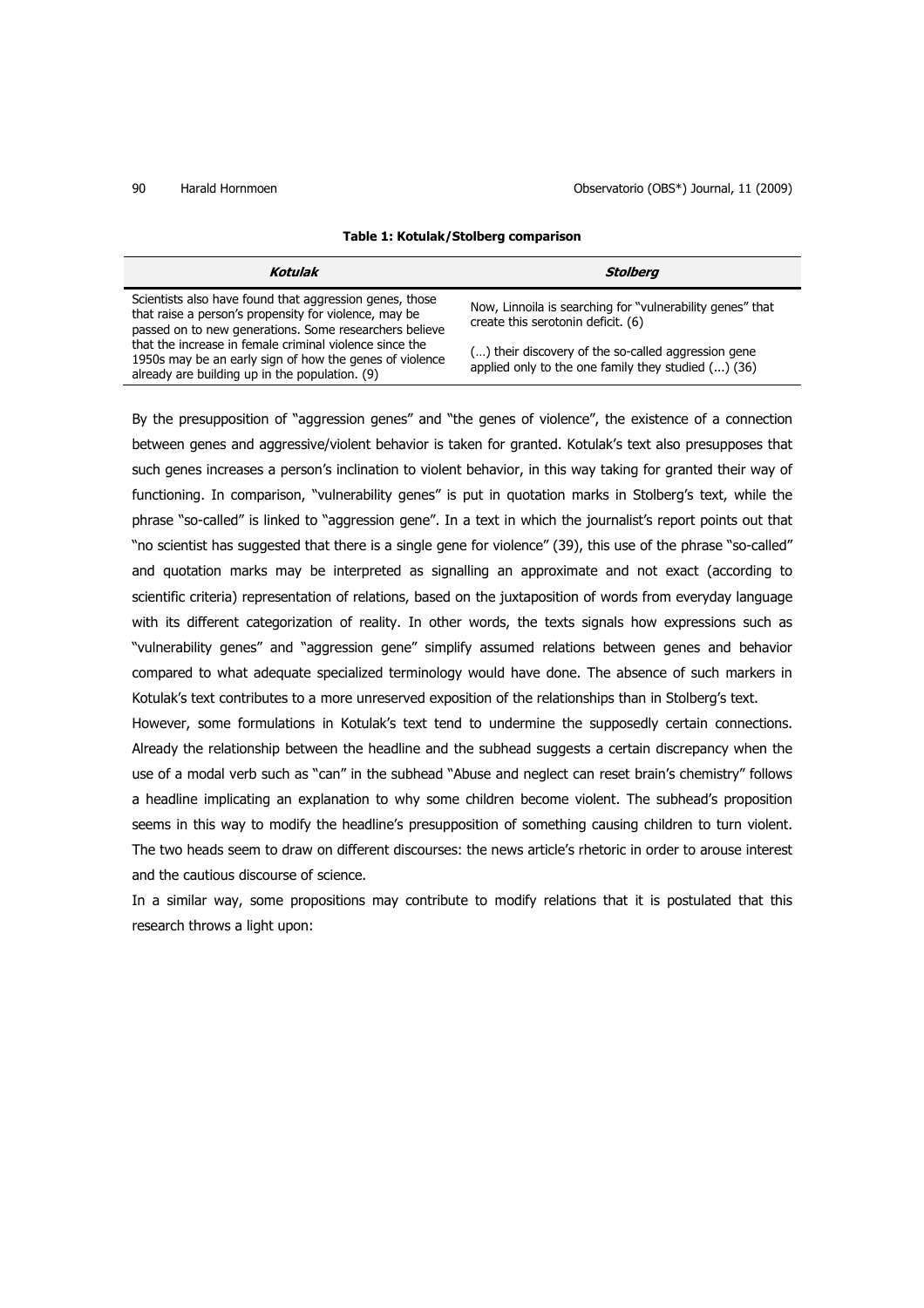### **Table 2: Comparison of parts of Kotulak's text**

| Their discoveries are shedding new light on the<br>epidemic of violence that is being inflicted on children<br>and that they are inflicting on others. (4) | "There truly are novel mechanisms by which the<br>environment can change genetic expression within a<br>generation," he said. "What role it plays in our current<br>epidemic of violence is not known right now, but the<br>possibility that is does play a role cannot be ignored." (76) |
|------------------------------------------------------------------------------------------------------------------------------------------------------------|-------------------------------------------------------------------------------------------------------------------------------------------------------------------------------------------------------------------------------------------------------------------------------------------|
|------------------------------------------------------------------------------------------------------------------------------------------------------------|-------------------------------------------------------------------------------------------------------------------------------------------------------------------------------------------------------------------------------------------------------------------------------------------|

Linnoila's statements in direct speech, undermines what is stated the introduction (left column), at least what concerns the relationship between environmental factors, genes and the "violence epidemic in society". The last clause of his last statement ("but the possibility…"), even implicates that it is possible that there is no connection between these factors and the "epidemic of violence".

Discrepancies may also occur between different propositions in the journalist's report, in a manner that may create some uncertainty about how certain the produced knowledge is.

### **Table 3: Comparison of parts of Kotulak's text**

| The research also has produced an unexpected    |  |
|-------------------------------------------------|--|
| and ominous revelation: Environmentally induced |  |
| brain changes can become permanent, encoding    |  |
| into genes a propensity for aggression and      |  |
| violence that can last a lifetime. (8)          |  |

Now they (researchers) suspect that bad experiences can change genes and that those changes can quickly become permanent. (73)

What is presented as a revelation in the introduction, is later - by the use of the verb "suspect"- modified to being an assumption among the researchers.

Such partly conflicting expressions of uncertainty/certainty indicate that a scientific field "in the making" is the topic of the article. But expressions of uncertainty are hardly explicitly marked in the text. Rather, the text constructs a certainty on behalf of the research it represents.

Some representations of the researchers in direct speech can be read as attempts to substantiate their claims of knowledge. This text may for instance use expressions of emotions in a different way than Stolberg's text. In the latter, such expressions were interpreted as discrediting the trustworthiness of some actors as opposed to the rational actor's use of a "cautionary" scientific discourse. In Kotulak's text, some of the quoted researchers express an emotional engagement with respect to what the research supposedly has shown: "It is frightening to think that we may be doing some very dreadful things to our children" (20); "It's really scary to watch the transition from high arousal to low arousal. (...) they develop this incredible icy quality of being emotionless" (67); "It was amazing to see how genes for increased aggression could be transmitted to male and female offspring of parents who had been exposed to aggression-promoting environments", Cairns said (79).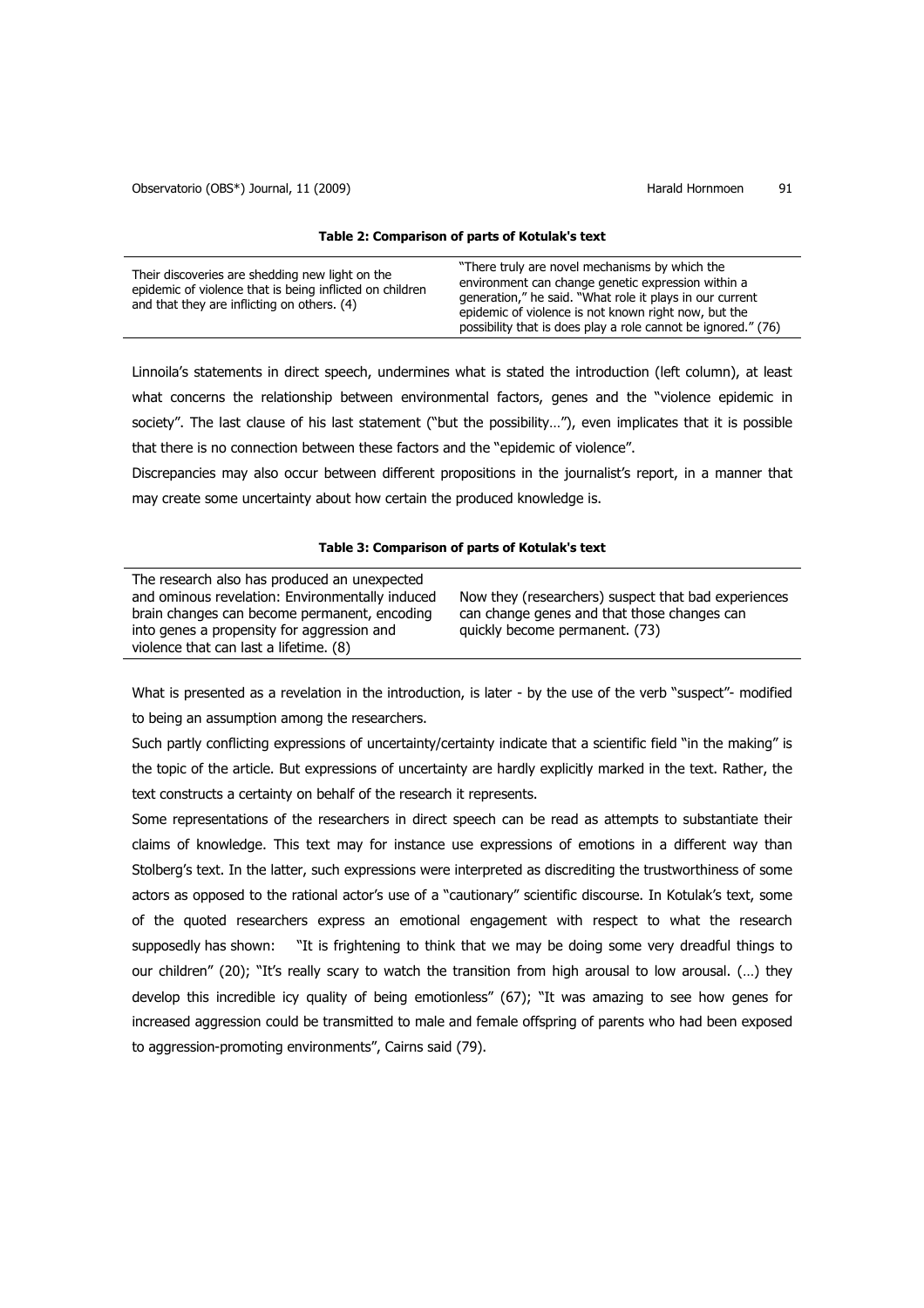When such expressions of feelings are represented as a reaction to relations that research supposedly had produced, their function above all becomes to strengthen the status of the research as certain knowledge and contribute to the reader's acceptance of the explanatory models.

## **Summarizing**

Kotulak's text tries to explain research on "the biology of violence" by starting with a claim that it throws light upon an increasing violence problem among young people in the American society. In contrast to Stolberg, Kotulak emphasizes how research already has made discoveries that may account for such an increase.

The text represents its topic and its actors in a way that creates an impression of consensus among researchers and certainty with respect to what relations the research has shown. Immediately, a pedagogical teaching context is established. Scientist sources and the implicated journalist shift in the role of educating the readers in a pattern where different voices supplement and confirm each other's propositions.

However, supposedly certain relations demonstrated by the research tend at some points tend to be undermined by more cautious representations of it. This indicates that an emerging field of research is being represented.

## **Article three. Blum's "'Natural Born Killers' may be more than a movie title"**

An explanatory purpose is also apparent in Blum's text, not least in the way it applies metaphors to illuminate brain processes (e.g.: "Chemically, the brain is a noisy place, nerve cells chattering constantly to each other…(28)). But the text does not stress that the research already has come up with more or less 'certain' answers. It presents different researchers perspectives on the causes of violent behavior and gives examples of the research that their views are based on. By alternating between the different perspectives, a light is thrown on the mixture of biological and environmental factors in the development of violent behavior.

## Frames, images of science and representations of uncertainty

The most salient news frame is a *human interest*-frame. As in Stolberg, the research is given a human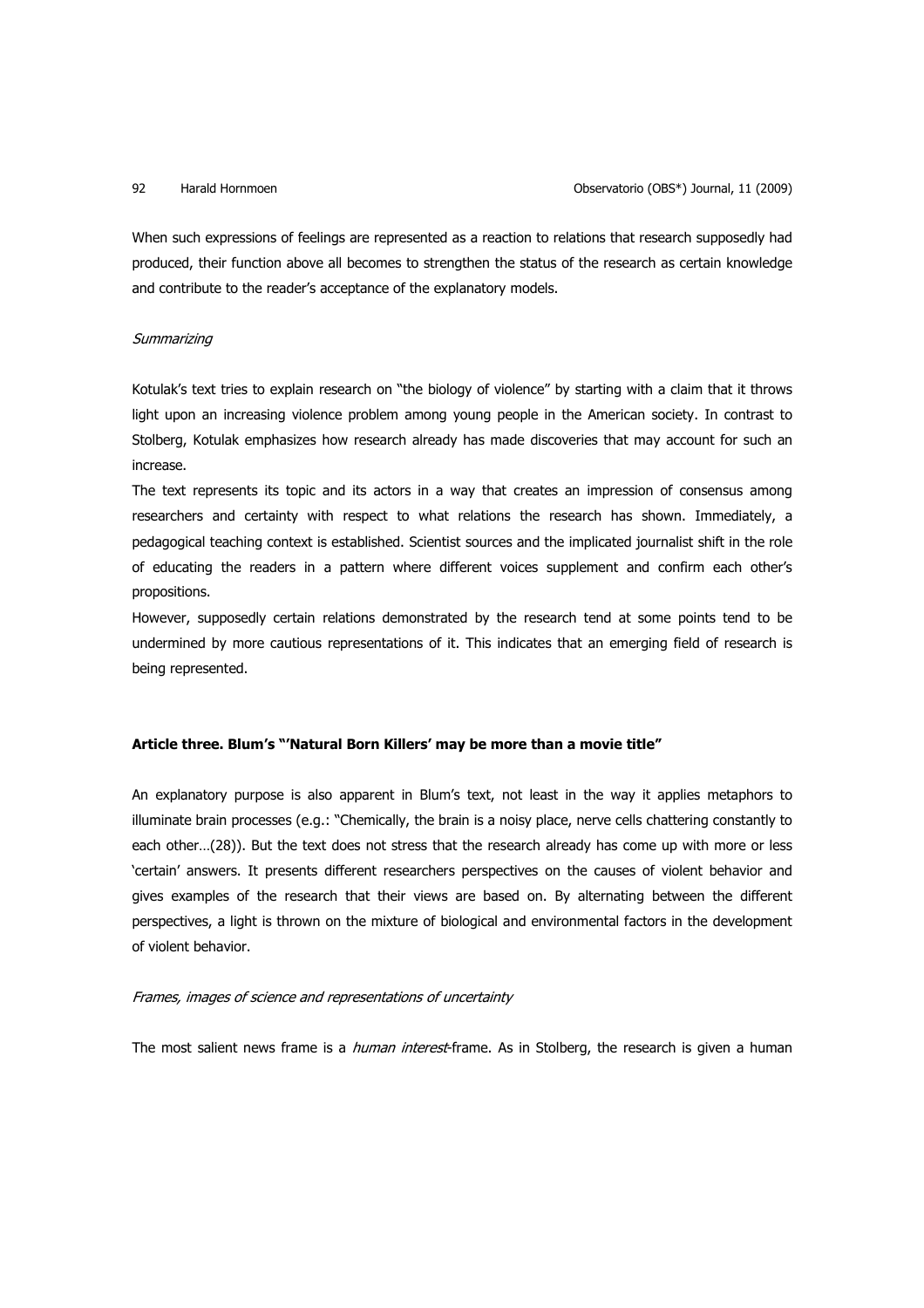face by dwelling on the same researcher in the beginning and the end of the story. The reader may also be brought in close touch with other actor's "ways of seeing", although expressions of an emotional reaction to what the research has produced are not as marked here as in Kotulak. Elements of conflict are represented in the text, but such a frame does not organize the article as in Stolberg. As opposed to the other texts, this one lacks explicit moral and social messages.

The article's image of science points in somewhat different directions. The research is situated in a context of an increasing violence problem in society (12,13), in a way that gives the impression that it potentially will be able to solve the problem. In the journalist's report it is pointed out that the question for researchers like Hare ("What is the biology of human ice?" (12)), is not an academic question: It is relevant to pose it in the light of the increasing violence problem. The question is formulated in a way that presupposes a biology of psychopathology. When the journalist's report remarks about the researcher that: "He is still not sure" (5) of how human beings lose their ability to empathize, the implication is that he probably will be sure one day. So there are points in the text where the research is portrayed as potentially capable of producing certain knowledge. But the role of the research as a potential problem solver is very much implied here compared to Stolberg's text.

The portrayal of Hare's work draws discursively on the crime genre's conventional depiction of the murder investigator's work: "he came up with some chilling evidence" (5). The depiction of the research objects as emotionless people reinforces the parallel to a stereotypical relation of the genre: The detective confronting a cold-blooded murderer. The text thus draws upon a popular genre with stock figures - such as the detective who is fascinated by murder mysteries and who tries to understand the psyche of the ones he is investigating ("And it's those people, the ones who read "death" as a collection of letters who fascinate Robert Hare" (4)). The traces of well-known stereotypes may invite the reader to interpret the researcher's possibility of producing knowledge in a particular way. The parallel to an expectation that the detective will solve the murder mystery is that the researcher will be able to "solve" the research question. However, compared to Stolberg and Kotulak this text constructs a somewhat different picture of the research in the area. For instance, Levinson elaborates in the following way on the interplay between environment and biology in the development of "cold-blooded" behavior: "People who believe in pure biology would say that we are selecting for survival traits," Levinson said (21).

Levinson is represented by a reflexive comment that makes it clear how different researchers' language and explanatory models (as he sees it) are influenced by different belief systems. In this way, the reader is invited to relativize the knowledge put forward. That the research is linked to different basic theories or concepts of human behavior, is emphasized by formulations that express disagreement between different parties: "Hare firmly believes that the ability to kill without remorse is based in biology…" (15), "Levinson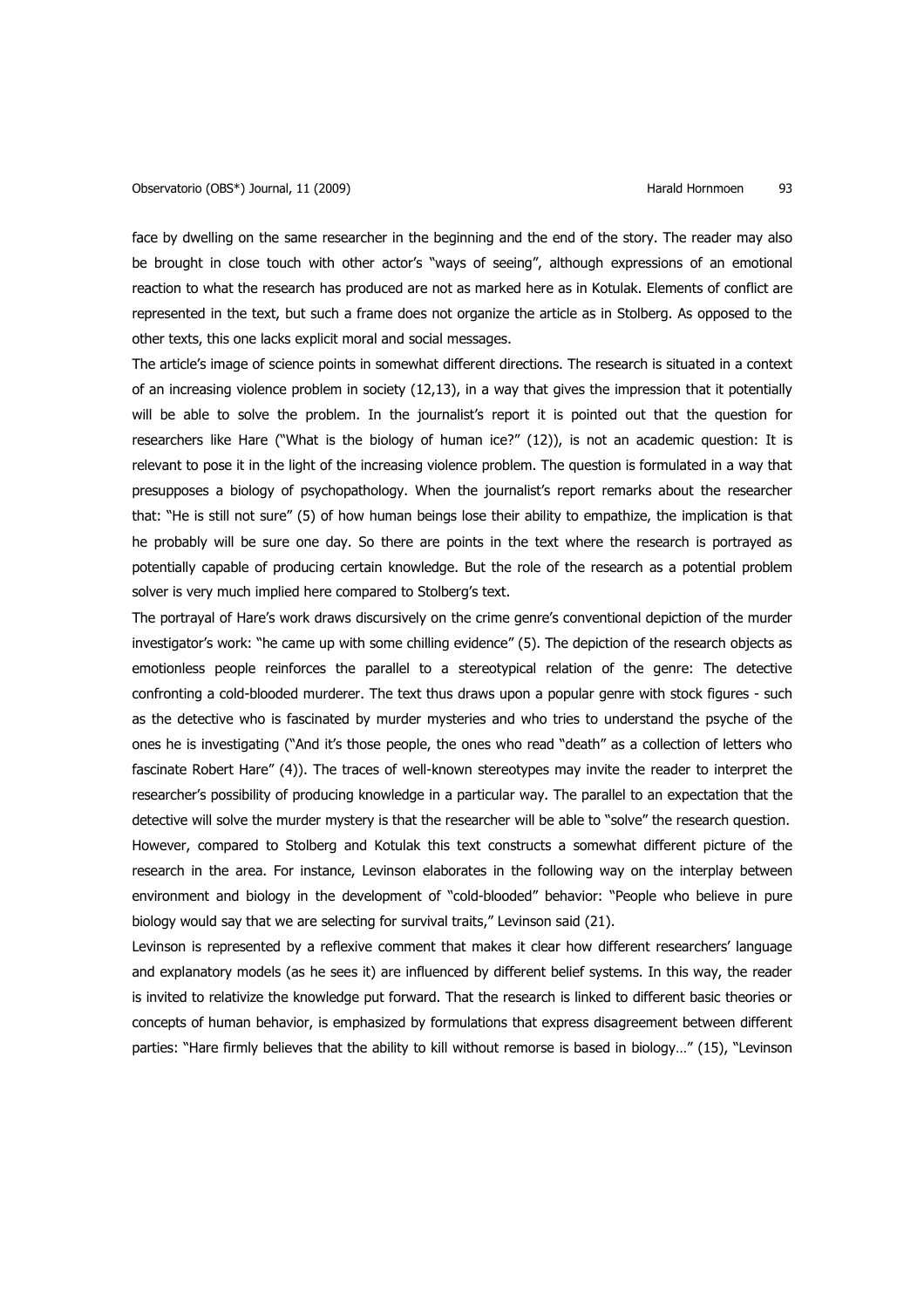stands firmly against the notion that some inborn kink in the brain causes cold-blooded behaviour" (16). A collective scientific rationality is not taken for granted. The image of science as a discoverer of 'facts' in the world is replaced by a picture of science as an activity where ideas, concepts and hypotheses are developed and then modified, rejected or changed in the light of knowledge created by different empirical experiments. The significance of developing concepts in science is reflected in the journalist's report when it is stated right after the last quotation above: "That idea is borne out by the work of Bruce Perry" (22). The researchers work is represented as a process of developing and modifying theories. For instance, in the journalist's report: "Perry speculated" (40), "Biologists suspect" (31) and "He (Perry) suspects" (35). In the following excerpt, sentences are thematically woven together in a pattern where it suggested how hypotheses are developed, experiments conducted and findings presented, before the assumptions are modified and developed in the light of new experiments that have suggested other relations. Some researchers speculate that such people have under-aroused nervous systems, that they need the kick of violent behavior to bring them to normal activity levels. Raine and his colleagues scanned the brains of California murderers, looking for clues. They did find unusually sluggish brain activity, especially in the regions of the brain that regulate emotion (42). But like Perry, Raine has become convinced that internal biology alone does not explain this. For a while, he speculated that simple injury might derail the brain, might even help explain such lethargic brains (43). "Kids fall out of trees, are hit by cars, it's hard to get through childhood without some kind of trauma," he said. "There's lot of evidence tying brain injury to crime. But there's plenty of us who got hit in the head and didn't become criminals" (44). His most recent work suggests a risky combination (45).

The description of how Raine alters his views in the light of experiments, contributes to an image of the research process as continuous attempts to perfect one's explanatory models. Raine's research area is represented as emergent science. Expressions of how his understanding is modified, creates the impression that it is always possible to develop more precise models to explain the phenomena studied. By relating new research to earlier research it is placed in a historical context, so that a single experiment appears as part of an ongoing process rather than as a revelation of isolated "facts".

The researcher's activities are represented in a way that implies reservations with respect to claims of certain knowledge: "Perry's work suggests…" (35), "His (Raine's) most recent work suggests…" (45). To be sure, the actors may be presented as certain of the explanatory power of their newest models, as in the example above: "like Perry, Raine has become convinced that…" But such expressions of "certain knowledge" are attributed to the different actors, not legitimized as "public matters of fact" in the journalist's report. In this way, the headline's reservation with respect to the existence of a biological disposition to violent behavior - expressed by the modal verb "may" - articulates the attitude of the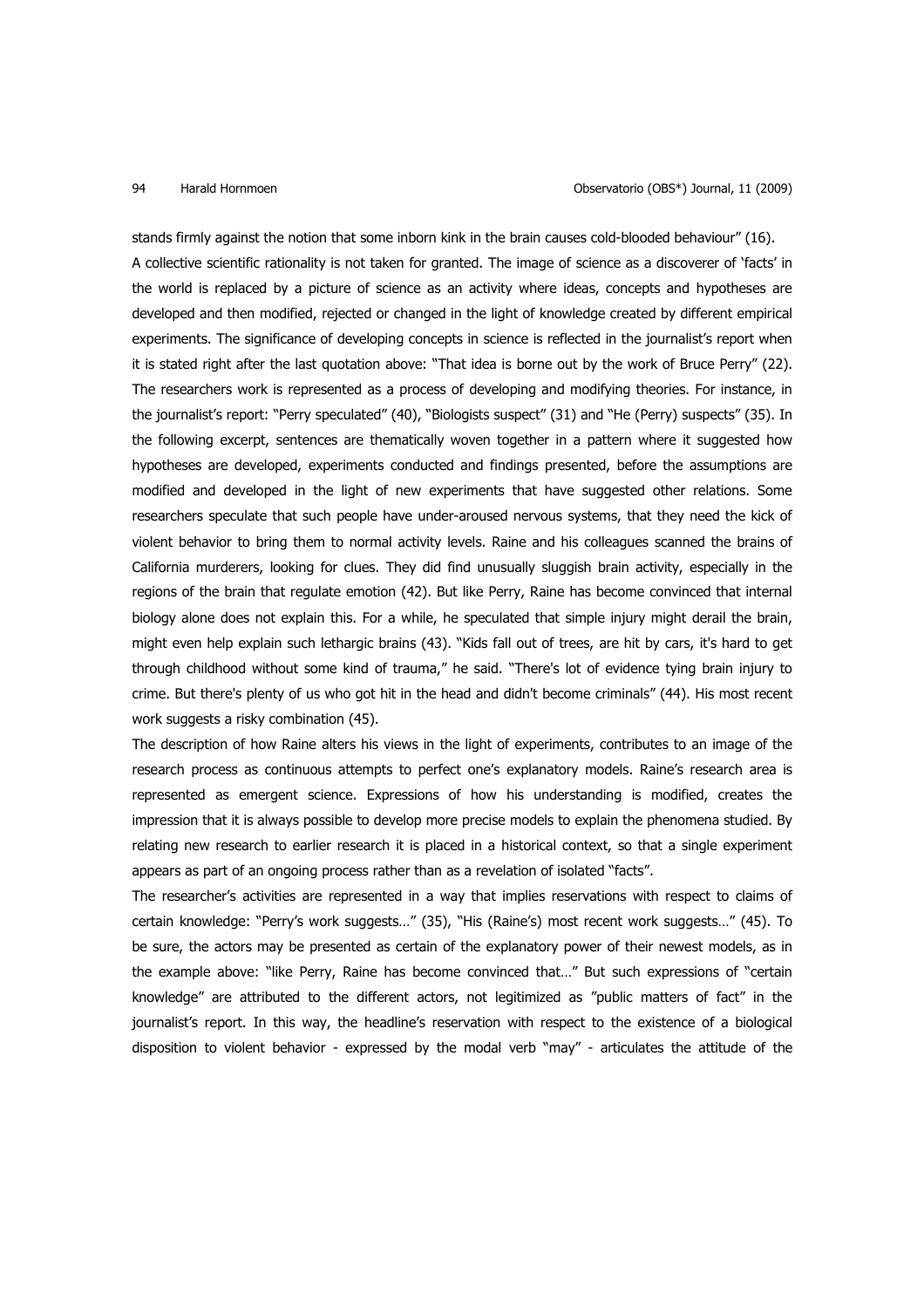Observatorio (OBS\*) Journal, 11 (2009) entrancement of the extension of the Harald Hornmoen 95

implied narrator/journalist towards the claims of knowledge in the research.

## Perspective alternation

But as suggested, assumptions about relations between biological and environmental factors and violent behavior can appear as "relative truths" in the text, depending on which actor's perspective is dominating the discourse. The term "perspective" refers more precisely to how the text sees its world through a certain point of view: How certain persons (and the group or institution they represent) let the world appear in a particular way, with particular eyes, thoughts, evaluations and concepts (Hellspong and Ledin 1997). An actor's perspective can emerge by the use of personal pronouns or phrases expressing speech acts or mental processes, for instance: "What Perry fears is that…" (47).

There is a tendency that the narrator invites the reader to identify with the different views as they are presented. When Hare's perspective dominates in the beginning, the reader is invited to sympathize with it. This is partly done by the division between "us" normal and the emotionless "others", in accordance with the referred "evidence" in Hare's experiment. The detailed description of the approach in his experiment makes the findings appear trustworthy. But the perspective changes with the representation of Levinson. When he is introduced (16), it becomes evident that not only is his view contrary to Hare's. The journalist's report also invites the reader to sympathize with Levinson's position. This is done by a negative description of the view that he opposes, particularly by the use of the adjective "some" in the sense "one or another" used about the "inborn kink" in the formulation: "Levinson stands firmly against the notion that some inborn kink in the brain causes cold-blooded behavior." Possibly, the voice of the source is heard here. Nevertheless, the reader is invited to sympathize with Levinson's perspective, which actually abolishes the marked division between normality and psychopathology in the representation of Hare's view.

In a similar way, the journalist's report associates itself with the perspectives of other actors. The reader is invited to share Perry's perspective in a formulation such as: "As he has learned, the heart is not a liar" (25). Perry's view deviates from Hare's by emphasizing environmental factor's significance in developing violent behavior (54-57). The journalist's report can invite the reader to favour such a perspective instead of the view that is genes that rule. Thus, one can read the following: some scientists suggest that genes rule here, that each of us may inherit the "settings" for influential neurotransmitter levels. Others, such as Perry, argue against such simplicity. True, we may be predisposed to a certain brain chemistry, but there's nothing permanent about it (33).

The paragraph exemplifies a smooth transition between the journalist's report and indirect discourse and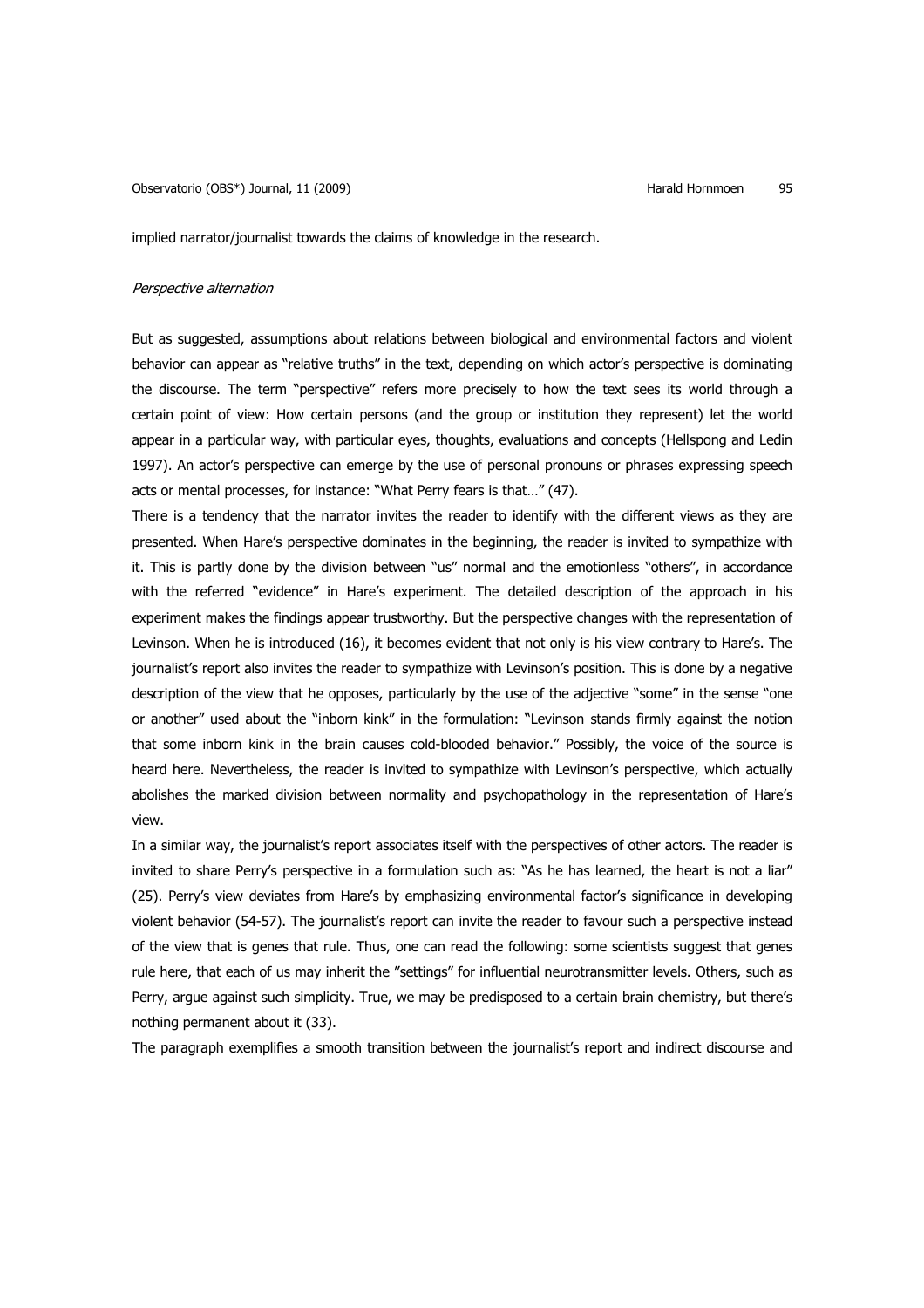creates an ambiguity with respect to whether or not the different views are represented "neutrally". I interpret it as Perry's perspective is being legitimized, in spite of an apparently balanced exposition. The reader is indirectly invited to be more positive to Perry's model by the implicit evaluation of the other model, in the formulation: "Others (...) argue against such simplicity", where it is presupposed that "such simplicity" characterizes the "genetic" model. By its conventional meanings such as "straightforwardness" and "obviousness", the use of the term invites one to attach less authority to the "genetic" perspective. It is worth noting how the perspective changes again towards the end of the article. It is Hare's perspective ("In Hare's mind…" (66)) that is the final one: In direct speech he also gets the last word in the article's circular composition, something that again invites the reader to ascribe an authority to this 'genetic' perspective that is on the level of the others.

### Summing up

The alternation between different perspectives, with an apparently contradictory identification in the journalist's report, contributes above all to construct an image of an emergent scientific field, characterized by disagreement about explanatory models among researchers. The reader is invited to view the field through the eyes of different actors and in this way get an impression of different interpretations of the causes of violent behavior. Above all, the article creates an impression of a scientific field characterized by uncertainty and lack of consensus. Not only does it achieve this by alternating between perspectives. It also includes expressions of reservation with respect to the conclusions that may be drawn from the research. Even though the text at some points implies that the research will produce some certain answers, it creates a somewhat different picture of an emerging scientific field than Kotulak's and Stolberg's text. Greater emphasis is put on research as a process of modifying theories than on research as a discoverer of 'facts'. The text also suggests that research may be linked to different systems of belief or different basic conceptions of human beings.

### **Conclusions**

The analysis has displayed distinct differences between the articles, from Stolberg's moral presentation of a "rational" search for solutions that is resisted by an emotional reaction, through Kotulak's consensusmarked presentation of connections between biology, a threatening environment and violent behavior, to Blum's alternation between various perspectives on the causes of violent behavior. The frames for the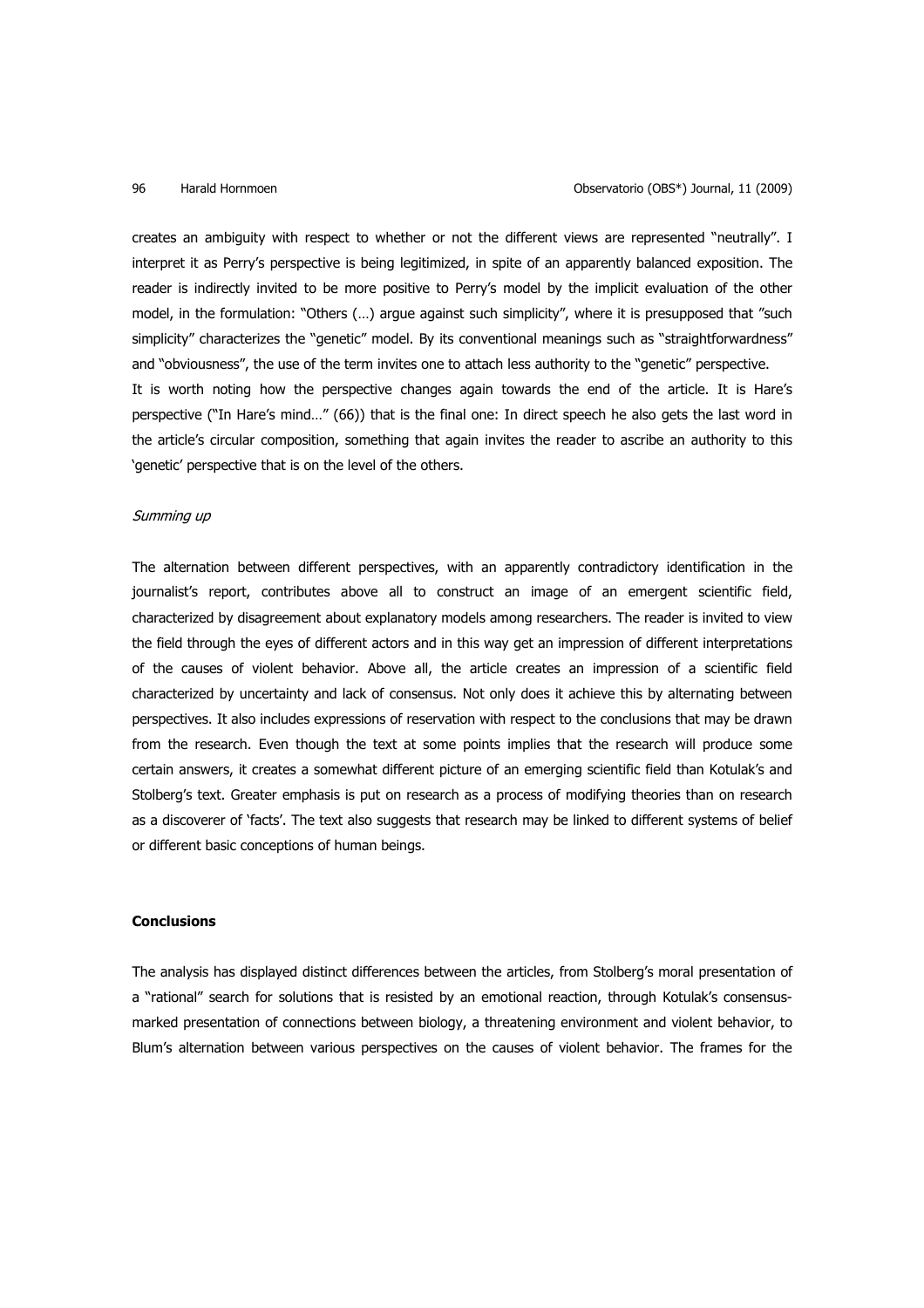articles are partly different, as well as the extent to which they personify the material and emphasize the applicatory value of the research.

Particularly, the articles differ in how they present the claims of "certain" knowledge in the research portrayed. Different images of scientific activity dominate in the articles. Whereas Kotulak and Stolberg represent research primarily as a pursuit and discoverer of answers and solutions, Blum emphasizes research as a process of developing and modifying theories. Kotulak and Stolberg also presuppose "certain" knowledge to a greater degree than Blum, and the latter expresses more reservations (e.g. through modality) than the other two as to how certain knowledge the research will be able to produce. In Kotulak and Stolberg there is a stronger tendency than in Blum to legitimize claims in reported speech as "certain knowledge" in the journalist's report.

There are differences between the articles with respect to using uncertainty rhetorically. In Stolberg, claims about uncertainty (as "lack of knowledge") appear as an argument for doing more research. A similar rhetorical use of uncertainty cannot be traced in the other texts. The close analysis has also suggested tendencies to contradictory expressions of how certain knowledge the research has produced. Particularly in Kotulak, allegedly certain relations at some points tend to be undermined by expressions of reservations with respect to such relations.

In all, Kotulak's and Stolberg's are typical of a traditional journalistic practice of reporting science, in the sense that they primarily communicate and promote the findings and assumptions of a limited group of sources and present their research as a quest for certainty (Nelkin, 1995; Stocking, 1999). And although Blum's text in a critical way does allow more disparate perspectives than the other two, not even this article gives the impression that any other actors than researchers are qualified to express a view on the research on the causes of violent behaviour. Apart from Stolberg's reference to an invisible and emotional "mass", non-experts are only present in the texts as an implied audience, partly positioned in the role of pupils.

In a field as uncertain and controversial as this one, it is striking that two of the texts almost exclude and largely discredit oppositional voices and views. When Kotulak and Stolberg both link oppositional voices (indirectly or directly) to "sociologists" or "sociology", it is tempting to read these texts as typifying Nelkin & Lindee's claim that there is a tendency in media accounts to highlight the importance of biology and genetics when they report on conditions that could lead to violence (1995, p. 89). In this way, Kotulak's and Stolberg's texts also indicate a tendency that is identified in studies of the media's coverage of another area, environmental risks: the media process certain 'expert' voices as being self-evidently 'authoritative' while simultaneously framing oppositional voices as lacking 'credibility' (Allan, Adam, & Carter, 2000, p. 16).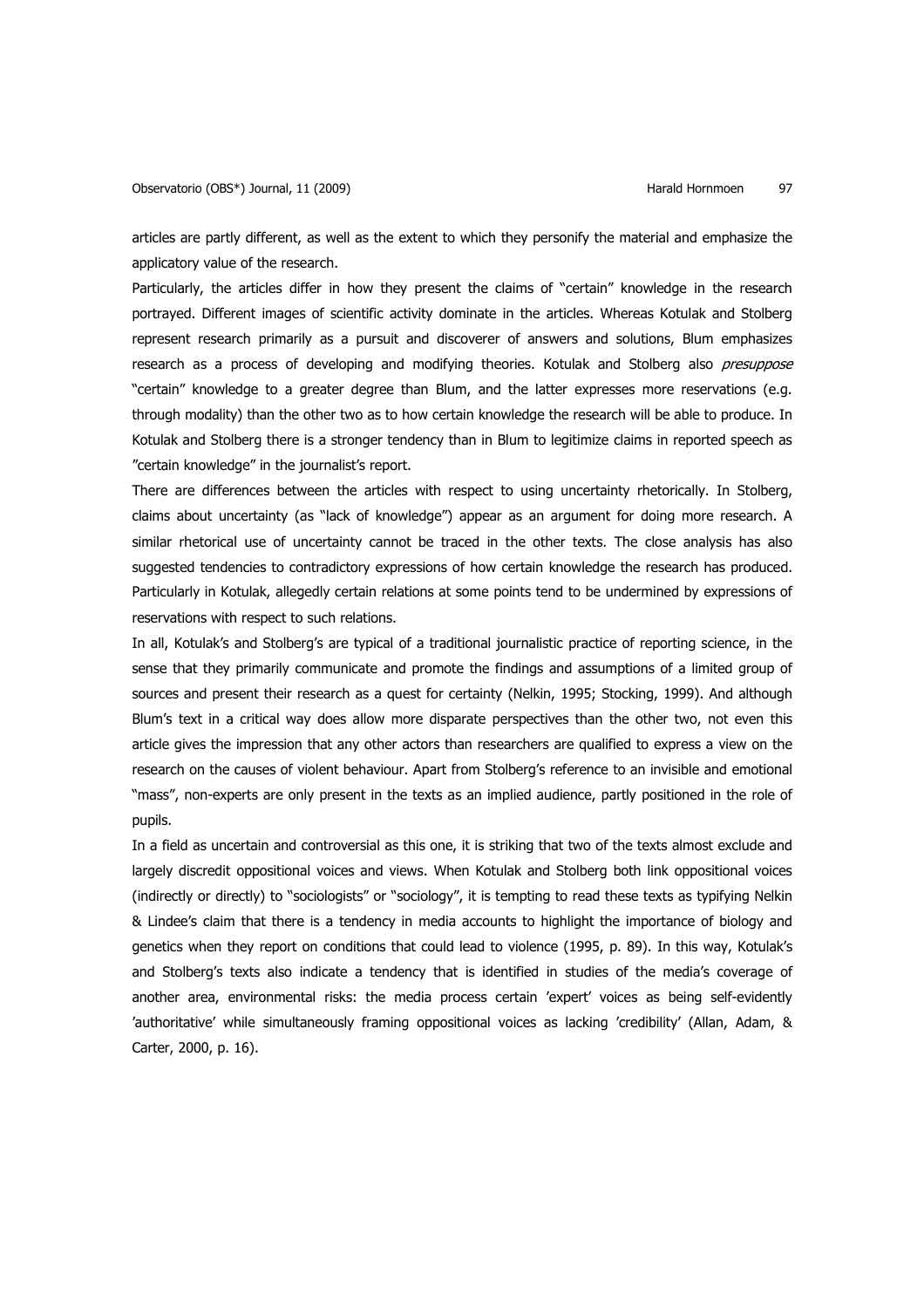The lack of multiperspectivity in these articles may have to do with the need to give the topic a certain direction and focus, something that presumably becomes all the more significant when complex research material is to be presented so that it engages and is understood by many readers.

However, my analysis has tried to show how Blum's text does make science speak with more than one voice about this uncertain, controversial and emergent field of research. Thus, in accordance with Dunwoody's aforementioned thesis, I choose to read Blum's text as displaying somewhat larger journalistic control over how this research is to be understood and interpreted in public. The two other texts appear as more respectful and unreserved in their representation of "the biology of violence" and actors involved in this research.

Taking Nelkin's (1995) claim about the *homogeneity* of science journalism<sup>9</sup> into consideration, I suggest that a discourse analytical approach will display differences between texts to a greater degree than approaches that investigate a larger corpus (e.g. content analysis, which is frequently used in media studies, also of science journalism - see Hornmoen, 2003). With its close attention to linguistic details, the analysis can exhibit more clearly than other approaches how relations and perspectives are constructed in news articles.

My analysis has indicated how use of language in apparently multiperspectival science reporting reproduces particular ways of seeing and power relations. By applying CDA, I have suggested how even articles that include several voices (Kotulak, Stolberg) and different parties' views (Stolberg), advocate specific knowledge claims and ways of seeing. The analysis has also displayed a representation of uncertain science that is more "multiperspectival" (Blum), and thus may invite the reader to reflect upon how scientific knowledge is contingent on contextual conditions. In this way, I have hopefully demonstrated that there are other ways of representing uncertain scientific knowledge, modes that may be indicative of a more dialogical and deliberative news coverage of science.

## **References**

 $\overline{a}$ 

Allan, S., Adam, B., & Carter, C. (2000). Introduction. In S. Allan, B. Adam, & C. Carter (Eds.), Environmental Risks and the Media (pp.1-26). London: Routledge.

Blum, D. (1995, October 19).'Natural Born Killers' may be more than a movie title. The Sacramento Bee, p.A1.

Blum, D., & Knudson, M. (1997). A Field Guide for Science Writers. New York: Oxford University Press.

<sup>9</sup> In her seminal Selling Science, Nelkin claims that in science journalism "most articles on a given subject focus on the same issues, use the same sources, and interpret the material in similar terms" (Nelkin, 1995, p. 9).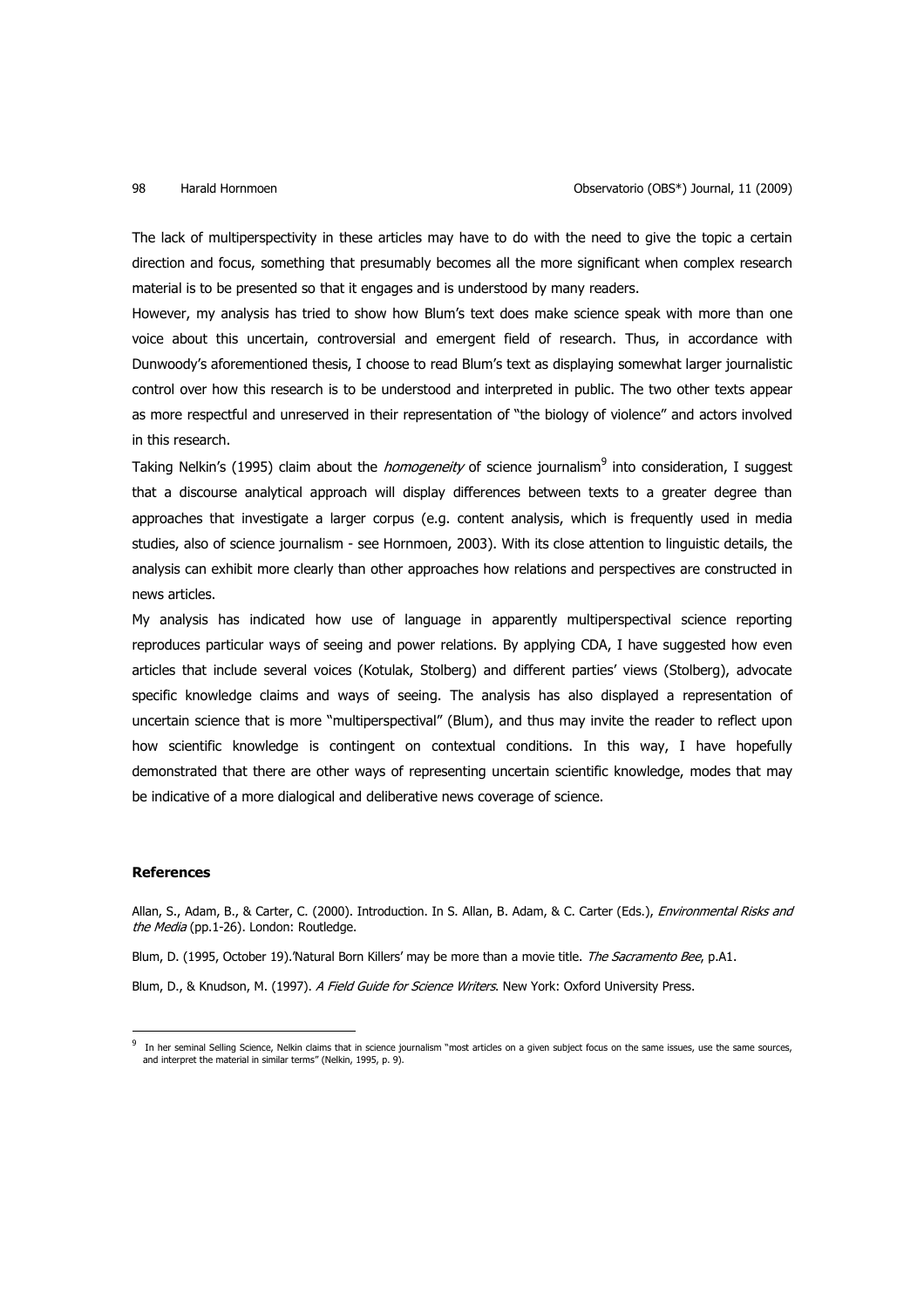Observatorio (OBS\*) Journal, 11 (2009) et al. (2009) harald Hornmoen 99

Blum, D. (1999). Reporting on the Changing Science of Human Behavior. In S.M. Friedman, S. Dunwoody, & C. L. Rogers (Eds.), Communicating Uncertainty (pp. 155-166). Mahwah: Lawrence Erlbaum Associates.

Dearing, J. W. (1995). Newspaper coverage of maverick science: creating controversy through balancing. Public Understanding of Science, 4, 341-361.

Dunwoody, & C. L. Rogers (Eds.). Communicating Uncertainty. Media Coverage of New and Controversial Science (pp.155-166). Mahwah: Lawrence Erlbaum Associates.

Dunwoody, S. (1999). Scientists, Journalists and the Meaning of Uncertainty. In S.M. Friedman, S. Dunwoody, & C. L. Rogers (Eds.), Communicating Uncertainty (pp. 59-79). Mahwah: Lawrence Erlbaum Associates.

Entman, R. M. (1993). Framing: Toward clarification of a fractured paradigm. Journal of Communication, 43, 51-58.

Fahnestock, J. (1993). Accommodating Science: The rhetorical Life of Scientific Facts". In Murdo William McRae (Eds.), The Literature of Science. Perspectives on Popular Scientific Writing (pp. 17-36). Georgia: University of Georgia Press

Fairclough, N. (1992). Discourse and Social Change. Cambridge: Polity Press.

Fairclough, N. (1995a). Media Discourse. London: Edward Arnold.

Fairclough, N. (1995b). Critical Discourse Analysis. London: Longman.

Fairclough, N. (2001). Language and Power (second edition). Harlow: Longman.

Friedman S.M., Dunwoody, S. & Rogers, C.L. (Eds.) (1999), Communicating Uncertainty (pp. 59- 79). Mahwah: Lawrence Erlbaum Associates.

Friedman S.M. (1999). The Never-Ending Story of Dioxin. In S.M. Friedman, S. Dunwoody, & C. L. Rogers (Eds.), Communicating Uncertainty (pp. 113-136). Mahwah: Lawrence Erlbaum Associates.

Gans, H. (1980). *Deciding What's News*, New York: Vintage Books.

Hellspong, L., & Ledin, P. (1997). Vägar genom texten. [Ways through the text.]. Lund: Studentlitteratur.

Hilgartner, S. (1990). The Dominant View of Popularization: Conceptual Problems, Political Uses. Social Studies of Science. 20, 519-39.

Hornmoen, H. (2003) Forskningsjournalistikk i en brytningstid. Kritisk diskursanalyse av amerikansk "science journalism" på 1990-tallet. [Science journalism in a period of transition. Critical discourse analysis of American science journalism in the 1990's.] PhD thesis. Acta Humaniora nr. 172. Unipub: University of Oslo.

Kjørup, S. (1991). Forskning og samfund. [Research and Society] København: Gyldendal

Kotulak, R. (1993, December 14). Why some kids turn violent. Abuse and neglect can reset brain's chemistry, Chicago Tribune, p. A1

Myers, G. (1990). Writing Biology: Texts and the Social Construction of Scientific Knowledge. Madison: University of Wisconsin Press

Nelkin, D. (1995). Selling Science. How The Press Covers Science and Technology. New York: Freeman and Company.